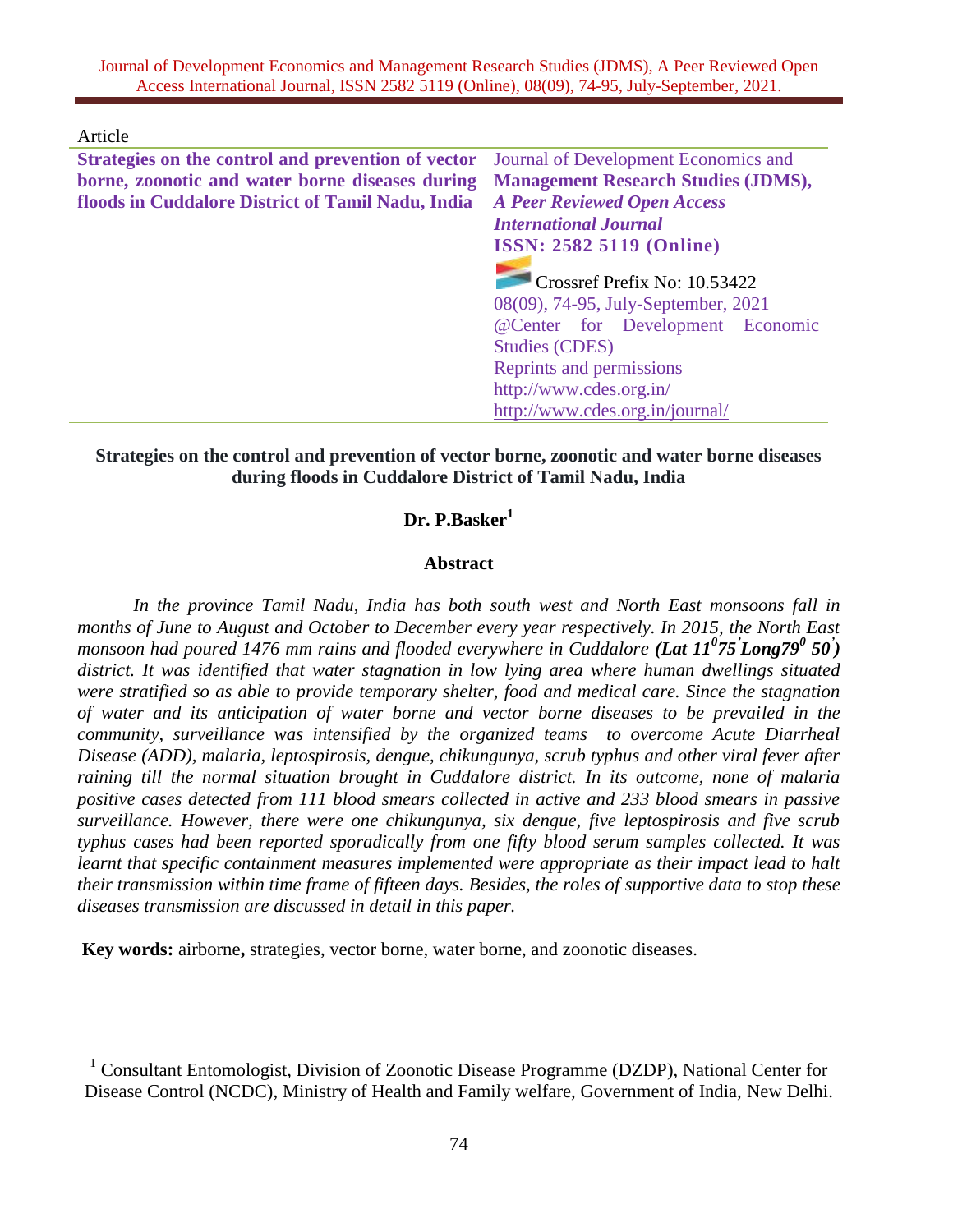#### **1. Introduction**

Natural disasters are catastrophic events with atmospheric, geologic and hydrologic origins. They include earthquakes, volcanic eruptions, landslides, tsunami, floods and drought. Natural disasters can have rapid or slow onset, and serious health, social and economic consequences. During the past two decades, natural disasters have killed millions of people adversely affecting the lives of at least one billion more people and resulting in substantial economic damage [1].

Developing countries are disproportionately affected because of their lack of resources, infrastructure and disaster preparedness systems. The sudden presence of large numbers of dead bodies in disaster-affected areas can heighten expectations of disease outbreaks, despite the fact that dead bodies do not pose a risk of outbreaks following natural disasters rather; the risk of outbreaks is associated with the size, health status and living conditions of the population displaced by the natural disaster. Crowding, inadequate water and sanitation, and poor access to health services, often characteristic of sudden population displacement, increase the risk of communicable disease transmission. Although the overall risk of communicable disease outbreaks is lower than often perceived, the risk of transmission of certain endemic and epidemic-prone diseases can increase following natural disasters [2-5].

In the province Tamil Nadu, India has both South west and North East monsoons in different months of June to August and October to December every year respectively. Since the North East monsoon had been brought exorbitant rains in entire state including the Cuddalore district in November 2015 to January 2016, floods was a resultant and became a disaster.

Since disasters can be measured based on claiming of lives by physical, chemical and biological in different phases like immediate, in short span and specific periods based on their magnitude of disease causing organisms those may take days to months to multiply exponentially in a susceptible group of population to express their clinical features in the form of disease, the present study was undertaken to explain the containment measures implemented to combat the possible vector borne and zoonotic diseases those would have become probable after flood in Cuddalore District **(Lat 11<sup>0</sup> 75'Long79<sup>0</sup> 50' )** and its management with available resources of man power along with the existing surveillance mechanism based on the guide lines of, National vector Borne Disease Control programme (NVBDCP), Government of India, state administration and the Directorate of Public Health and Preventive Medicine, Government of Tamil Nadu [6-11].

#### **2. Methods**

The study area Cuddalore District is in the province of Tamil Nadu, India (**Lat 11<sup>0</sup> 75'Long79<sup>0</sup> 50'** ). The district has been divided into 13 Blocks in which only 11 Blocks had been affected by flood which comprised 561647 population and 135730 houses **(Table-1)** and **(Fig-1).** Among the blocks, the Cuddalore block is one of the worst floods affected blocks as 152873 populations living in 30575 houses surrounded by the rivers **Kedilam** on the South and **South Pennai** on the North and the **Bay of Bengal** is on the East which is stretched up to the entire boundary of the district. Thus, Cuddalore is the vulnerable for floods, cyclone and Tsunami by experienced in the past. The present study is focused on strategies implemented for the prevention and control of probable cases of vectorborne, water borne and Zoonotic diseases supposed to be emerged usually in the post floods.

#### **2.1. Fever surveillance**

Fevers presented in villages during flood were noticed from door to door enquiry made by Health Inspectors (HI) and Village Health Nurses (VHN) by active and by the institutional surveillance called passive surveillance. Information on fever cases obtained from out patients in Primary Health Centers (PHC), Mobile Medical Units (MMU), Sentinel surveillance hospitals and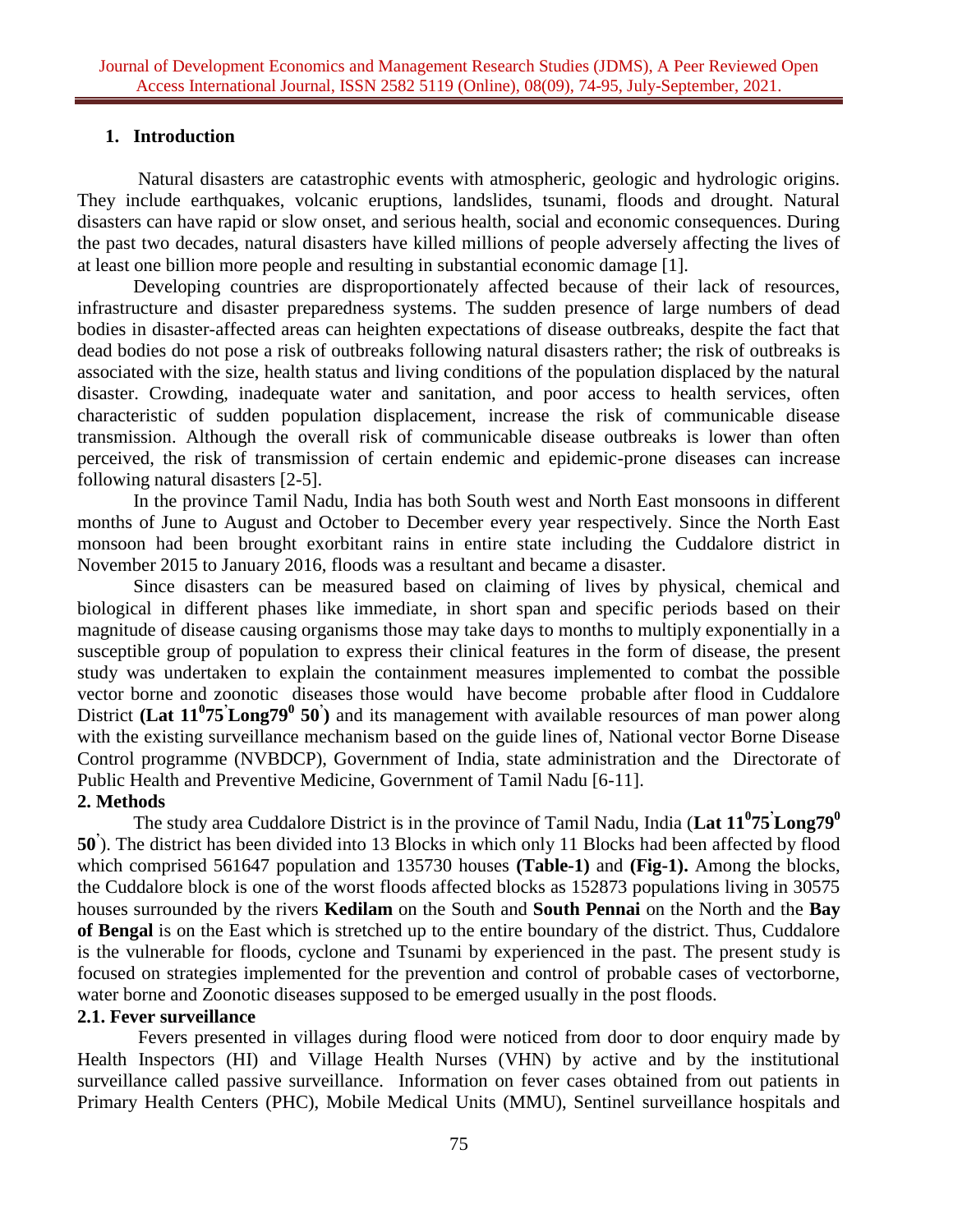private Nursing Homes. Blood smears collected were screened for malaria by both the malaria microscopy and Rapid Diagnostic kits. All these fever information had been converged every day to reveal the magnitude of the fever cases in the district **(Fig-2).**

For ruling out dengue, Chikungunya, Leptospirosis and scrub Typhus from suspected cases in the flood affected villages were noticed by signs and symptoms from out Patients in PHC, temporary medical camps in shelters and sentinel hospitals and they were confirmed by the Ig-M ELISA diagnostic tools followed by the standard procedures of each disease with the help of laboratory facilities available both in Zonal Entomological Team (ZET) and Public Health Laboratory, Cuddalore. In addition to that, cases of the said diseases reported in private nursing homes, Government Hospitals and the tertiary care hospital, Jawaharlal Institute of Post graduate Medical Education and Research (JIPMER), Pondicherry were also taken to incorporate in the implementation for the early prevention and control activities in the affected villages.

#### **2.2. Special fever Survey**

Since 10 imported malaria cases were reported from January to November 2015 in the village Pachayankuppam of the PHC Karaikadu in Cuddalore District, intensive larval survey was conducted with the assistance of Vector Control Research Center, (VCRC) Pondicherry and collected larvae in rain water stagnations in and around human residents and 12 used wells in the village. The collected larvae were allowed to emerge in the laboratory of the Zonal Entomological Team (ZET), Cuddalore and identified. Biological control was employed by the agent *Gambusia affinis* species fishes introduced in feasible breeding habitats of *Anopheline*. For this activity, Fishes were taken from the repository maintained by the ZET, Cuddalore.

#### **2.3. Water borne Disease Control**

To prevent water borne diseases, Acute Diarrheal disease (ADD), typhoid and leptospirosis, chlorination was made in all public drinking water storage in 655 Over Head Tanks (OHT) in different storing capacity of 30000, 60000 and 100000 liters every day with 33% chlorine content bleaching powder to bring out 1.2 ppm (parts per million) residual chlorine in OHT before releasing water for consumption. To sustain 1.2ppm chlorine in OHTs, 4gm of bleaching powder was made as paste with small amount of water and it is made to dissolve completely with some more water. Then it was kept for some time till deposit all lime in a pail and decanted into 1000 liters of drinking water. Thus, sufficient quantity of bleaching powder was used to all OHTs situated in floods affected residential areas based on their storing capacities mentioned above. Water was released after an hour of chlorination from tanks for consumption so as able to sustain 0.5 ppm in tail end of tanks for ever. External sources of water supplied by transports were also checked for chlorination by Health Inspectors (HI) regularly by a separate squad and qualitative check in drinking water to be tested by adding two drops Ortho Toludine solution (OTS) and color developed was compared by the comparator affixed either in the Chloroscope or card comparator which was simplified by the Directorate of Public Health and Preventive Medicine, Chennai. All non chlorinated sources of water were chlorinated on the spot itself by HI team **(Table-6).**

#### **2.4 Physical parameters**

To predict the acidic, alkaline nature and the ambient temperature in aquatic habitats those have been preferred by *Aedes* mosquito's, was measured by hydro thermometer and pH meter. Data arrived from these metric was analyzed **(Table-2).**

#### **2.5 Vector Control Activities**

Since, imported cases of malaria and sporadic cases of dengue, Chikungunya and scrub Typhus reported in this district in the past, vectors monitoring was initiated to control immature stages of mosquitoes in breeding sources identified in and around floods affected areas and adult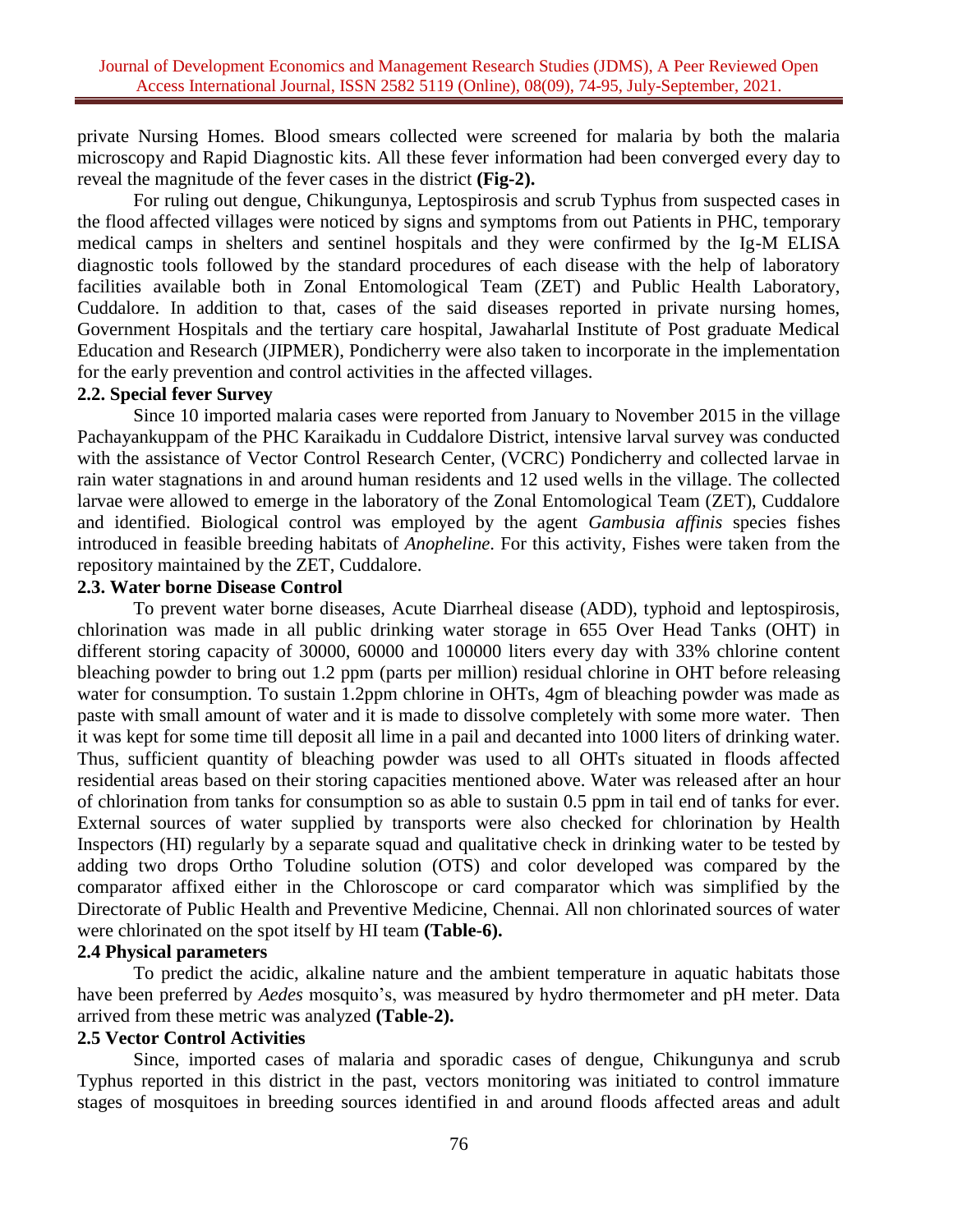control by fogging operation. Mosquito collection was also made in human dwellings during dusk (6PM to 8PM) and dawn (6AM to 8AM) to study the impact of both larval and anti adult measures respectively. The density of *Anopheline* larvae and *Culex* larvae was expressed as positive dips out of total dips made in their habitats and adult density was expressed as Per Man Hour Density (PMHD) **(Table-3).** Simultaneously, dengue vectors habitats in containers like plastic cups, unused grinders, coconut shells, water stored barrels, cement cistern, automobile wet tyres, and sumps. It was probed door to door by Field workers in the prescribed formats (Table-3) under the supervision of Health Inspectors (HI), Junior Entomologist (JE) and Senior Entomologist (SE). The presence of *Aedes* larvae were identified in these containers with the characteristic features like wriggling movements in aquatic environment and larval taxonomic cheotaxis. The findings were expressed as House Index (HI), Container Index (CI) and Breteau Index (BI) by the formulae as follows.

## **HI = Number of houses presented with** *Aedes* **larvae / Total number of Houses searched X100**

## **CI = Number of containers found with** *Aedes* **larvae / Total number of containers searched X100**

## **BI = Number of containers found positive in 100 houses.**

*Aedes* indices were taken as an outcome of AL work in a place or village was utilized to find out the degree of vulnerability of dengue and Chikungunya **(Table-6).** It has been known that < 1% HI and <5 BI are permissible level of indices according to the guide lines of WHO [12].

The source reduction, application of the larvicide Abate or Temephos50% Emulsifiable Concentration (EC) and *Bacillus thuringeansis Var israeliansis* (*Bti*) WP (wettable Powder) is available commercially as Bacticide marketed by Biotech International Ltd, Chennai, India was employed by Field workers.1 ppm (Parts per million) of Abate or Temephos was applied as one ml to one liter of stored water to kill larvae in 24 hours observation. Similarly, 250 grams of *Bacillus thuringeansis Var israeliansis* (*Bti*) WP was dissolved in 10 liters of water to spray over both in clean and polluted water stagnation in and around human dwelling with knapsack sprayers by the trained field workers of National Filaria Control Programme (NFCP), Chidambaram unit of Cuddalore District and found that 10 liters of formulation is sufficient to cover 500 square meters **(Table7).**

# **2.6. Adult mosquito control**

Whenever vector mosquitoes found in flood affected areas and information on the nuisance mosquitoes, immediately, Ultra Low Volume (ULV) thermal indoors and out door fogging was performed by the Pulse Fog machines and mini Fog machines with 2% Pyrethrum extract and Diesel was used as solvent in the ratio of 1:19. For the fogging operation, 8AM to 11 AM and late evening (3 PM to 5PM) was preferred as *Aedes* are diurnal **(Table-6).**

#### **2.7. Entomological Surveillance**

To forecasting the vector borne zoonotic disease, Japanese Encephalitis (JE), host preference studies were done in wild caught full fed JE vectors *Culex tritaeniorhynchus, culex gelidus, Anopheles barbirostris.* These mosquitoes were collected and their blood meals were blotted on 1cm radius on the Number 1 circle What man filter paper and sent them to the Directorate of National Vector Borne Diseases Control Programme (NVBDCP), Delhi for precipitin tests to find out the host preferred by the vectors. Based on that, it could be able to identify possible high risk of Acute Encephalitis Syndrome (AES) cases in a place with reference to the blood fed by mosquitoes owned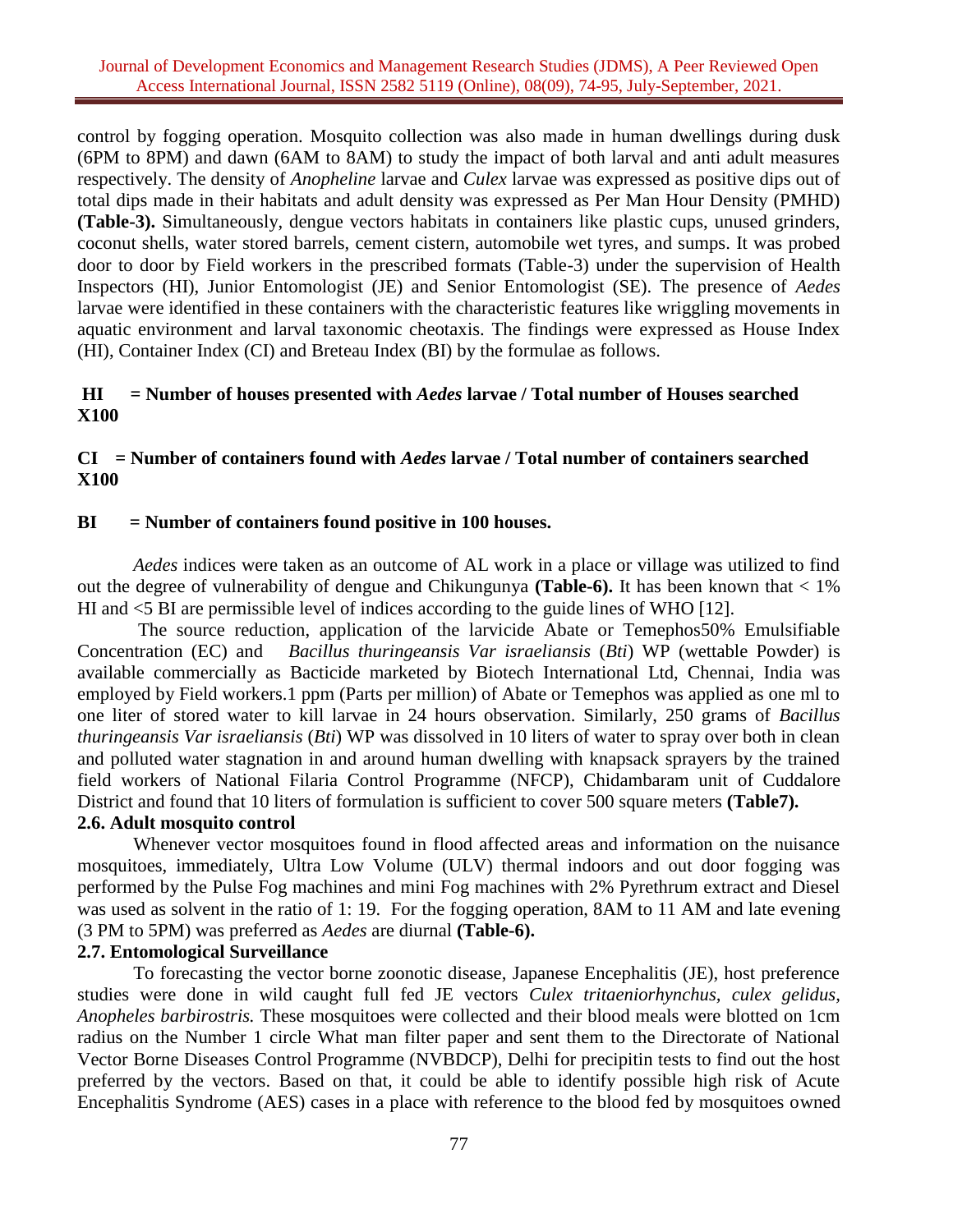any of amplifying host of JE. If it is, all containment measures would be implemented in advance. The dried vector mosquito's pools of JE, primarily *Culex tritaeniorhynchus* (each pool contains 50 mosquitoes dried in room temperature) in a small polystyrene sachets and they were sent to the Institute of Vector Control and Zoonosis (IVCZ), Hosur, Government of Tamil Nadu by the speed post for JE antigen analysis. For this study Vector mosquitoes were collected from selected flood affected pockets where Acute Encephalitis Syndrome (AES) reported in the past was preferred **(Table- 8).**

## **2.8. Polymerase Chain Reaction analysis (PCR)**

JE vector *Culex tritaeniorhynchus* collected from the erstwhile endemic village Suthukulam of Cuddalore block by the back Pack aspirators and subjected them for PCR analysis to find out JE virus with the help of the VCRC, Pondicherry **(Table-7).**

## **2.9. Fly Control**

It was achieved by the removal of garbage every day as source reduction and chemical control with Dichlorvas (5%) based on its density. The density was measured by both the Scudder method and manual counting of flies on eatables, things and decayed materials accumulation in and around floods affected places. Its density was expressed as either mean number of flies in a square feet or mean number of flies per thing respectively. These methods were done in 10 spots randomly in the flood affected place and ascertained fly density [13].

## **2.10. Rodent control**

It was achieved by the community participation through IEC as Leptospirosis and scrub typhus are spread by rodents. The serovars of Leptospirosis are found in excreta of rodents and more possibility of these wastes dissolve in flood water. Human might be got into body through aberration of skins and bare footing practices. Transmission of scrub typhus agent *Orientia tsutsugamushi* is usually through ecto parasite *Trombiculid* mites' on rodents. The immature stage of these mites called chiggers which hang on vegetation, humans supposed to be happened to get infection by its bites. Rodents are living in the close proximity of residential and temporary shelters, its control was undertaken.

# **2.11. Carcass removal**

The dead animals were removed soon after its notification and buried safely based on public health guidelines.

# **2.12. Execution of control activities**

Under the supervision of Deputy Director of Health services (DDHS), one senior entomologist (SE), 3 Junior Entomologists (JE), 7 Health Inspectors (HI) and 21 trained Field workers (FW) of NFCP were deployed and formed seven teams. Each team consists of 1 HI and 3 Field Workers (FW) as the following assignment; 1 FW was for the source reduction of immature stages of mosquitoes in water holding containers, application of Temephos in households and assisting the HI for Blood smear collection and serum samples; Second FW was for spraying *Bti*  formulation (250 grams in 10 liters of water) in water stagnation and the third FW was for Thermal Fogging operation with Pulse Fog and mini fog machines. Thus the entire affected population covered within a week. It is summarized in the Cladogram at a glance **(Fig-3).**

#### **2.13. Mobile Medical Team**

 There were fourteen Mobile Medical teams formed to conduct medical camps in all temporary shelters and flood affected villages by medical officers of Primary Health Center (PHCs) in Cuddalore District, Medical Officers deployed from non floods affected Districts, volunteer's medical professionals and Internship medical students from nearby medical colleges. Besides,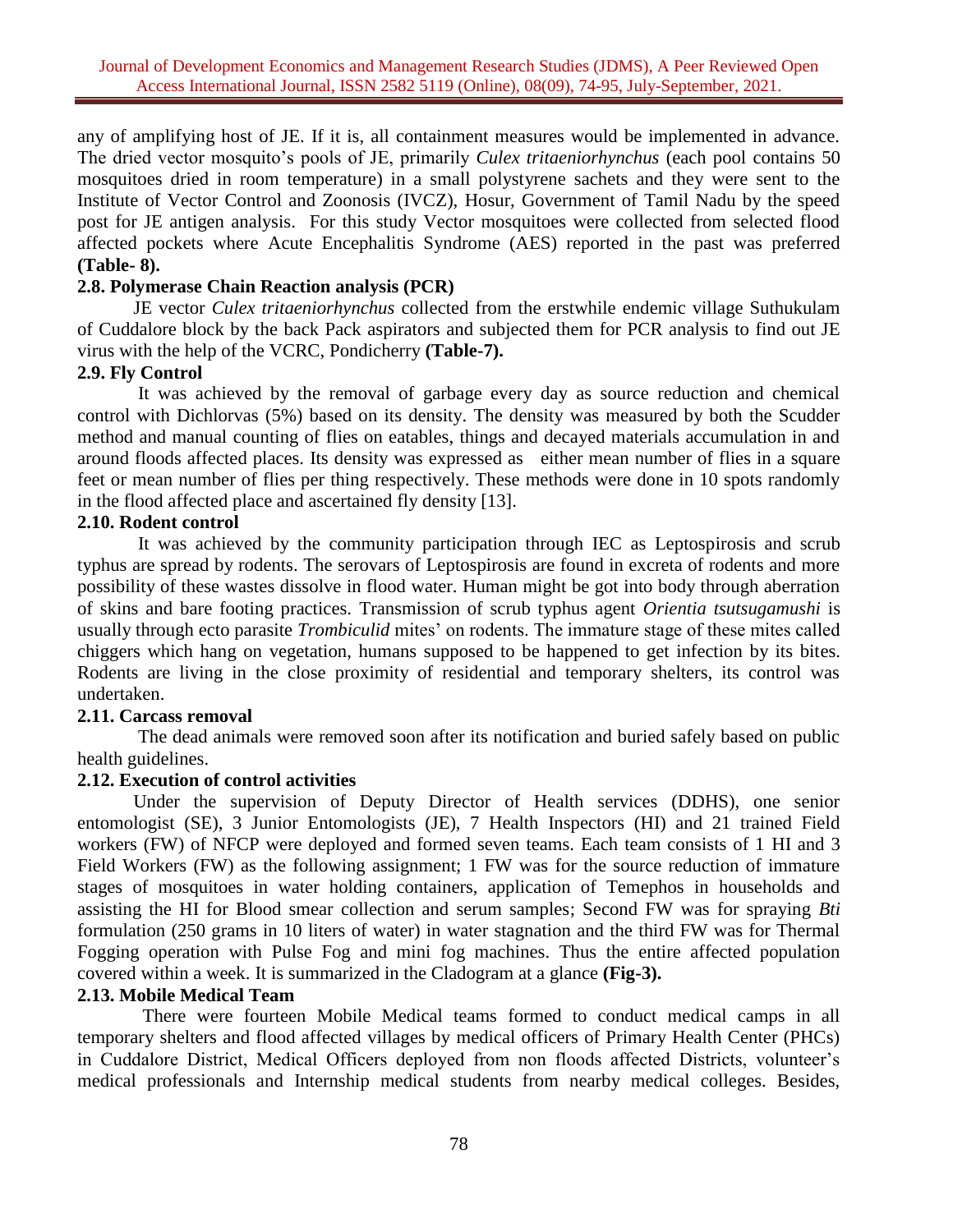medical camps organized by Non Governmental Organizations (NGO) were also utilized to treat for flood related minor ailments and stress.

# **2.14. Vaccination campaign**

Among vaccine preventable diseases, Diphtheria, Pertusis and Tetanus (DPT) vaccines were administered to all eligible children. Measles vaccine was administered to all nine months old eligible children through special campaign organized in all floods affected area. Likewise JE vaccination also performed by live attenuated SA 14-14-2 vaccine to 9 - 23months old children.

# **2.15. Information Education and Communication (IEC)**

IEC on awareness created for the consumption of safe drinking water among the public by the public addressing system, phalmlets, scrolling in local cable TVs and broadcasting in FM All India Radios. For the dengue control and prevention, following three cardinal messages had been extended to the public are

1. No specific anti-pyretic available for dengue.

2. Attributes of trans-ovarian transmission in *Aedes* species mosquitoes.

3. Significances of *Aedes e*ggs those withstand desiccation in extreme temperature without water even after one year.

4. Also the significance on the preference of chlorinated drinking water, boiled water, use of bleaching powder as a disinfectant and avoiding bare foot walking were also extended.

## **3. Content analysis**

## **3.1.Fever surveillance**

After a week from the rain stopped, fever cases elevated was noticed from passive surveillance in PHCs, Government Hospitals, sentinel Hospitals and private nursing Homes. This information had been converged every day and screened for malaria by malaria microscopy in PHCs, Zonal Entomological Team (ZET), Cuddalore and none of indigenous positive cases reported from 344 Blood smears collected from both active and passive surveillance. Its sustainability, blood smears collected in PHCs up to March 2016 were analyzed and found negative (Table- 10).When differential diagnosis made among fever cases, 150 Blood serum were collected and tested for dengue, leptospirosis and scrub typhus by Ig-M ELISA and found that one chikungunya, six dengue, five leptospirosis and five scrub typhus cases in the floods affected population sporadically. Based on this information, all appropriate control measures implemented and stopped further transmission within 15 days by the action plan delineated. It is given in the cladogram **(Table- 5).**

Since the village Pachayankuppam of Karaikadu PHC had been reported imported cases of malaria, vector surveillance was made and found that the emergence from some of larvae were *Anopheles stephensi,* a potential malaria vector. Based on the information, anti larval work was made with the formulation of Bti and Temephos in all clean water stagnation except wells. In wells, there were 48 pairs of *Gambusia affinis* fishes, the biological control agent were introduced. As its outcome, no malaria vector mosquitoes caught from both dusk and dawn collection in subsequent months.

#### **3.2.Water borne disease control**

There was no outbreak of water borne diseases, typhoid, and jaundice in all floods affected area whereas 25 ADD cased reported sporadically. Then the chlorination was tightened up in 761 drinking water sources. Out of them 564 places alone found residual chlorine qualitatively on the first day of intervention. It was achieved only 74%, remaining 26% lacuna was substituted by the supply of protected drinking water by local bodies and non Governmental Organization (NGOs). Along with, awareness was created on the consumption of safe drinking water by the public addressing system, intra personal communication, broadcasting in All India Radio (AIR) and pamphlets in which the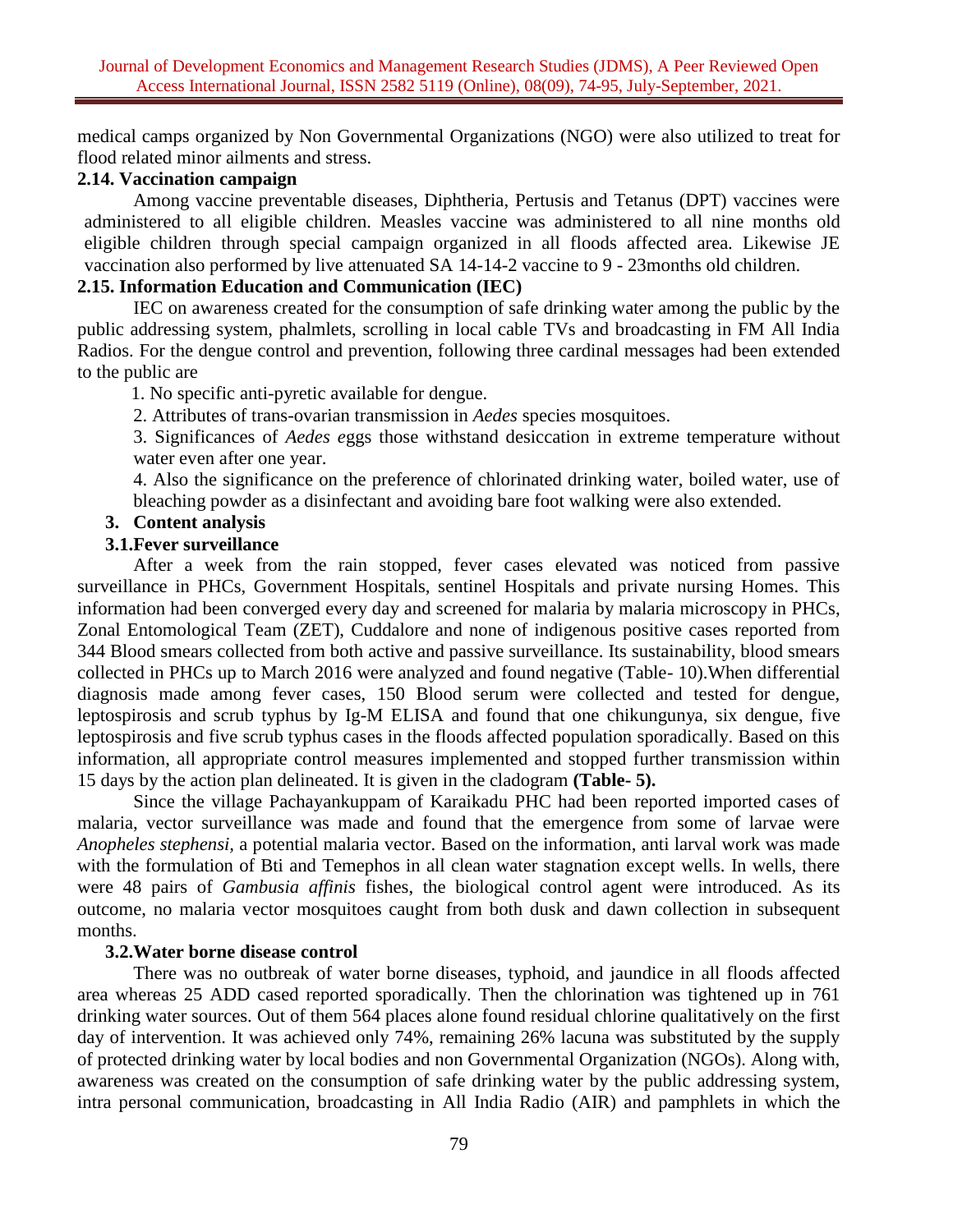most important public health message were promulgated particularly, waterborne and zoonotic diseases. Sanitation and chlorination was initiated by the supply of 250 grams of 33% chlorine content bleaching powder to every household to chlorinate themselves and to disinfect the environment in and around their residents. To predict the prevalence of leptospirosis, 150 blood serum samples were tested by Ig-M- ELISA and found 5 positive cases sporadically.

#### **3.3.Vector borne and Zoonotic diseases control**

From the intensive fever surveillance of both active and passive in which probable cases of Leptospirosis, scrub typhus and dengue were identified in 150 random serum samples lifted from individuals with signs and symptoms of respective diseases. Out of them, 5 Leptospirosis, 5 scrub typhus and six dengue cases reported since 11.12.2015 to 09.01.2016 in the flood affected Cuddalore Block and it is evident that the big threat had been averted as these diseases were noticed earlier and interventional measures for their control implemented in advance. It's evident that these diseases had been stopped within their one incubation. After 15 days, there were 90 blood serum samples collected and tested for these diseases found negative.

Leptospirosis was controlled by *Bti* application in all stagnation by Knapsack sprayers and improved the environmental sanitation with the help of local bodies (municipalities) in villages and town panchayats. Bti was sprayed over 244.3 square kilo meters during the surveillance. All positive cases of leptospirosis were treated with Doxycycline 400 mg tablets Bi day for 7 days and follow-up had also been taken to avoid it further.

Scrub typhus was controlled by abating rodent's population by Rat traps installed in human dwellings and health education. All positive cases of scrub typhus were treated with Doxycycline and there was no further spread from these cases found.

Since dengue cases have been reported from 2015 in the months of the North West monsoon August to December every year, intensive surveillance in which source reduction of *Aedes* breeding, application of Temephos 50% EC or Abate in wet containers and by fogging operation for adult control was implemented on war foot basis. The outcome of these measures was monitored by indices HI, CI and BI generated and the existence of *Aedes aegypti* was monitored by the mosquito collection during dawn and dusk randomly in all floods affected places to know its fauna **(Table- 6).**

Probing the *Aedes* indices, both House Index and Breteau Index was 8.7% and 8.7 respectively. These indices had been brought to 0.8 within 15 days and its sustainability; it was being monitored till 45 day from the day of intervention. The indices were arrived from the survey made from the day 1 to 47 days in which the range of HI and BI were analyzed and found that the range of HI was 10.08 to 0.8; CI was 3.4 to 0.01 and the BI was 14 to 0.8.

Further, the preference of habitats of *Aedes* mosquitoes had been known that plastic containers, earthenware, automobile tyres, country grinder, refrigerators, coconut shell, sumps, broken bottles, ground level reservoir, OHT, tea cups and egg shell. Among them, plastic containers are predominant as it had contributed 52% and remaining habitats were contributed as 14.4%, 12.1%, 7.8%, 3.5%, 2.7%, 1.5%, 1.5%, 1.2%, 0.4% and 0.1% respectively **(Fig- 4)**

From the fauna of mosquitoes in different flood affected areas of both Fixed and random catching stations, it was known that the existence of both the dengue vectors *Aedes albopictus* and *Aedes aegypti.* The density of *Aedes albopictus* and *Aedes aegypti* had become to 4 MHD on the 15th day of intervention from 40 10 MHD and 20 10 MHD respectively (**Table- 3**).

#### **3.4.Physical parameters**

To understand the physical and chemical nature of aquatic habitats preferred by *Aedes* mosquitoes, it was known that ambient mean temperature is  $27^{\circ}$  C and medium which Aedes species mosquito's preferred was alkaline **(Table-2).**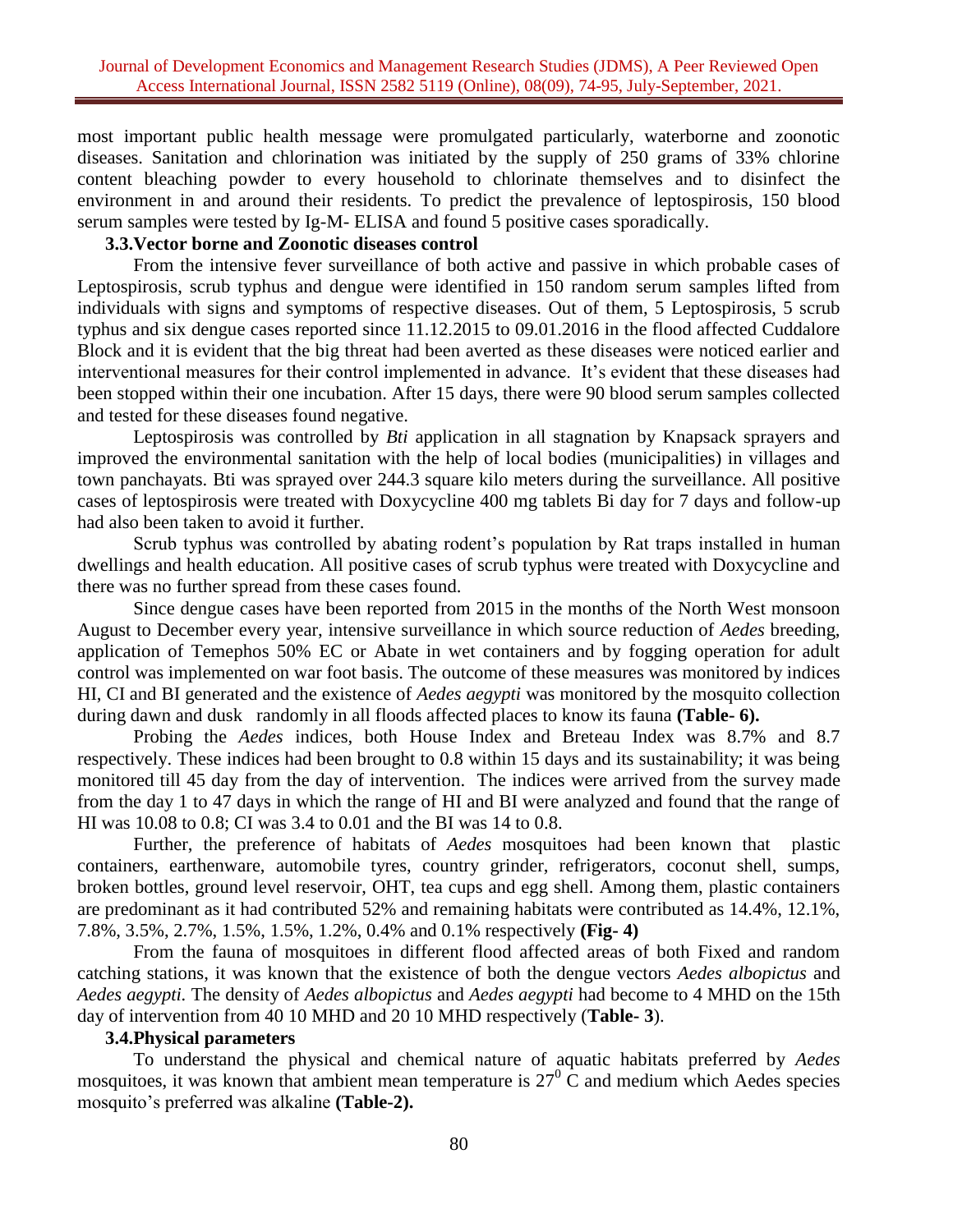## **3.5.Entomological Surveillance**

Other than dengue, Chikungunya, leptospirosis and scrub typhus, Japanese encephalitis surveillance was made in the erstwhile JE endemic village Suthukulam by precipitin tests through blood meal papers and antigen analysis in dried mosquitoes of JE vectors *Culex tritaeniorhynchus* and *Culex gelidus*. It was found that none of them were positive from 80 numbers of blood meal papers and 6 number of dried pools analyzed. Further, the efforts made to determine JE virus in *Culex tritaeniorhynchus* by PCR found negative. Hence JE transmission was known as free in the village during the flood**.** 

# **3.6.Mobile Medical Team**

There were 14 Mobile Medical Teams Unit (MMU) formed in Cuddalore Block and they had been functioning for one month and rendered their service to the public on need basis. Scrutinizing the morbidity among 10102 out patients, 2292 were fever and it was 1.5% of the affected population. Next to fever cases, there were 125 minor injuries and25 Acute Diarrheal Disease (ADD) found by the MMU.

## **3.7.Vaccination campaign**

To anticipate the disease Measles soon after floods, Measles vaccine campaign was conducted by teams formed for the entire Cuddalore district and measles vaccine administered to 94185 children of 9 months to 5 years old and 241962 children of 5 years to 15 years old. Thus 336147 children benefitted during the special vaccine campaign. Similarly 3221 doses of Anti Rabies Vaccine (ARV) were used during the post flood phase **(Table-9)**.

## **3.8. Fly Control**

It was achieved by insecticide Dichlorvas 5% which sprayed over the accumulation of garbage and in and around temporary shelters. At the beginning, House fly density was 8 per square feet by Scudder method and 12 per thing. After that it had become 1.5 per square feet and 0.2 per thing within a week due to the sanitation improved.

# **4. Discussion**

Human population density and behavior, housing type and location, water supply, sewage and waste management systems, land use and irrigation systems, availability and use of vector control programmes are a few social and demographic factors for the disease distribution in a place with the influence of meteorological factors, temperature, humidity and rain fall patterns [1].The inter governmental panel on Climate Change noted in its 2007 report that climate change may contribute to expanding risk areas for infectious diseases such as dengue and may increase the burden of diarrheal diseases, putting more people at risk [15].

From the present study it has been known that there were no such waterborne, vector borne and zoonotic diseases outbreaks in Cuddalore district after floods by the strategies employed. Further, the strategies delineated were based on integration and co-ordination over components of diseases to be emerged after flooding with reference to measures undertaken in developed countries. Chlorination tightened in all resources of drinking water supply and health education promulgated by all modes of media so as able to reach to the community is reasons to stop ADD and not to spread further. As a collateral benefit of chlorination in all drinking water sources and application of *Bti* formulation in stagnant waters and supply of 250 grams of bleaching powder to each household to involve them for their peri domestic sanitation yielded none of typhoid and leptospirosis outbreak in affected areas except 5 sporadically cases of leptospirosis at the beginning. To prevent typhoid cases, intensive fly control activities with the help of garbage removal then and there in and around flood affected areas and temporary shelters and application of Dichlorvas, the insecticide was also taken part to prevent these diseases.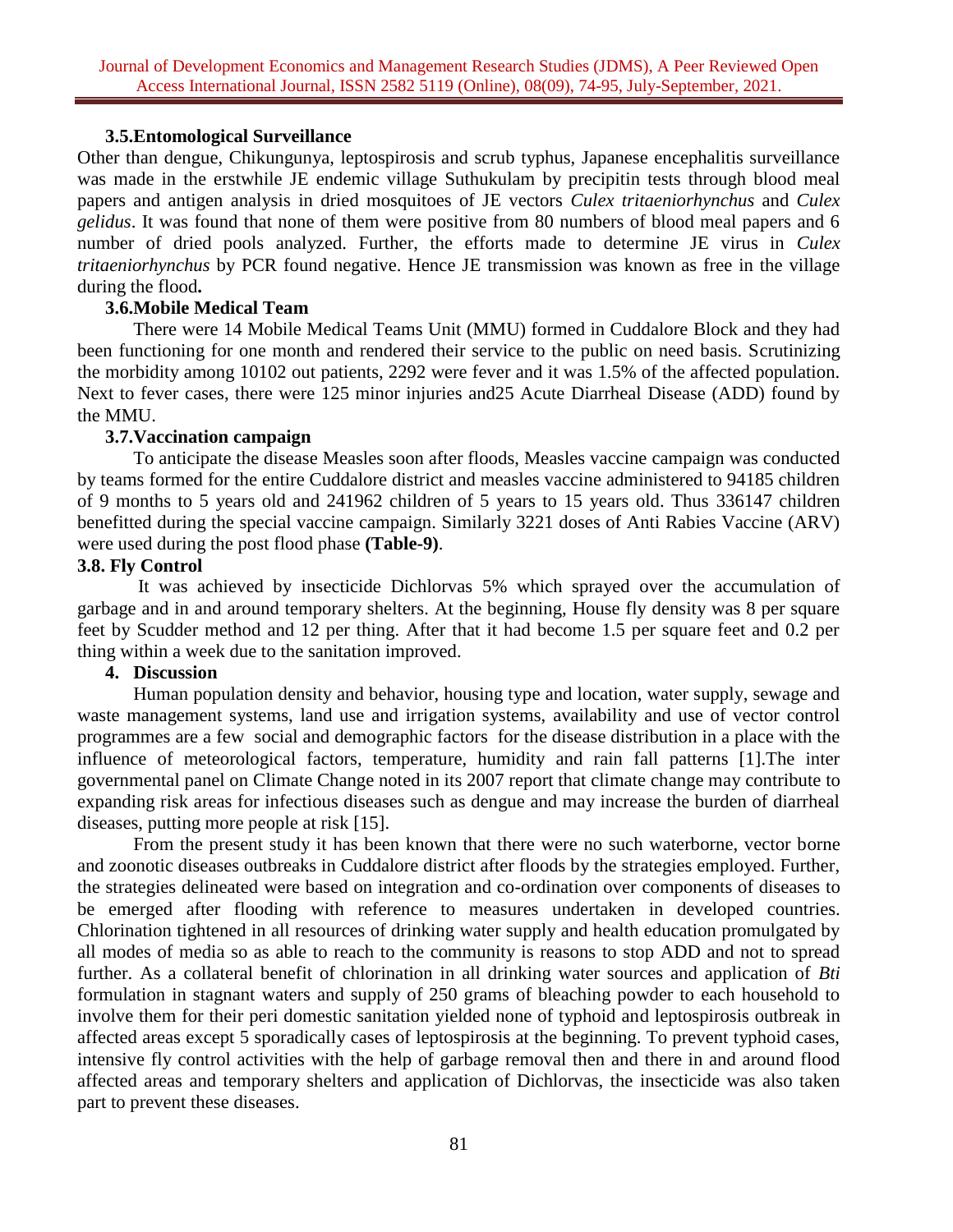In developed countries, flood control efforts, sanitation infrastructure, and surveillance activities helped to detect, control outbreaks and minimize disease risks caused from flooding [16]**.** In developing countries, increase in diarrheal disease, cholera, dysentery, and typhoid is of specific concern [17]. For example, after flooding in West Bengal in 1988, cholera was thought to be the cause of an outbreak of diarrhea that resulted in 276 deaths [18]. Numerous studies have linked previous floods in Bangladesh and parts of India with outbreaks of diarrhea as well as respiratory infections [19-22]**.**

Flooding can also be contributed to increase vector-and rodent-borne and other infectious diseases. For example, collections of stagnant water provide breeding grounds for mosquitoes, potentially aiding in the spread of malaria [23]**.** Other studies have linked flooding in Bangladesh and parts of India with outbreaks of rotavirus and leptospirosis [24-28].

On the Vector borne disease malaria, no indigenous cases reported since a long time in Cuddalore district. Further, the existing surveillance for vector borne diseases namely active, sentinel and passive by the guidelines of NVBDCP, the stratification based on month wise imported cases of malaria, blood smear collection from fever cases in the affected places, the teams formed exclusively for the anti larval and anti-adult measures, the role of mobile medical teams and the establishment of medical camps in shelters and in affected places by the deployment of medical officers and paramedical staffs had been taken part a great role to halt vector borne Zoonotic diseases Leptospirosis and scrub typhus.

Probing the spectrum of diseases other than malaria and leptospirosis, there were 5 scrub typhus and 5 Ig-M dengue cases had been reported scatterdly and these diseases had been averted to become outbreaks from early warning signals. On the scrub typhus, health education on rodent borne diseases, sanitation improved in and around human dwelling and temporary shelters and quick removal of rat falls yielded not to emerge it in the form of epidemic. In addition to that, administration of common antibiotic Doxycycline 400mg drug would be acted as the prophylaxis for both the scrub typhus and leptospirosis.

Pertaining to dengue control and prevention, door to door source reduction of dengue vectors of both immature and adults, efforts taken to decline the indices HI, and BI to the permissible level < 1% and <5 respectively have been yielded desirable outcome. Particularly the properties of rapid *Aedes* survey in the community, the reduction of dengue fever cases due to the permissible level of HI and BI, the effective supervision and appraised over field work, implementation of surveillance in neighborhood areas adjacent to dengue positive cases reported in the radius of 400 meters and monitoring permissible *Aedes* indices HI and BI for the evaluation of dengue control and prevention had been taken for the present study [29-32],

It could be also known that plastic containers took part as major source of *Aedes* breeding in the flood affected areas and the preference of medium was alkaline in nature at the ambient temperature 27<sup>o</sup> C. Further, the density of dengue vectors *Aedes albopictus* and *Aedes aegypti* were 40 10 MHD and 20 10MHD respectively was observed and it became to 4 10 MHD and nil in selected random and fixed mosquito collection stations respectively.It might be the reason for declining trend of fever cases observed. It was also observed that the co-existence of *Aedes albopictus* and *Aedes aegypti* found to be less transmission of dengue rather than the existence of *Aedes aegypti* alone.

Since the district was erstwhile endemic for Japanese Encephalitis (JE) and the village Suthukulam is one among flood affected village, precipitin tests for the host preference among vector mosquitoes caught in the village and known that mosquitoes did not prefer the blood of amplifying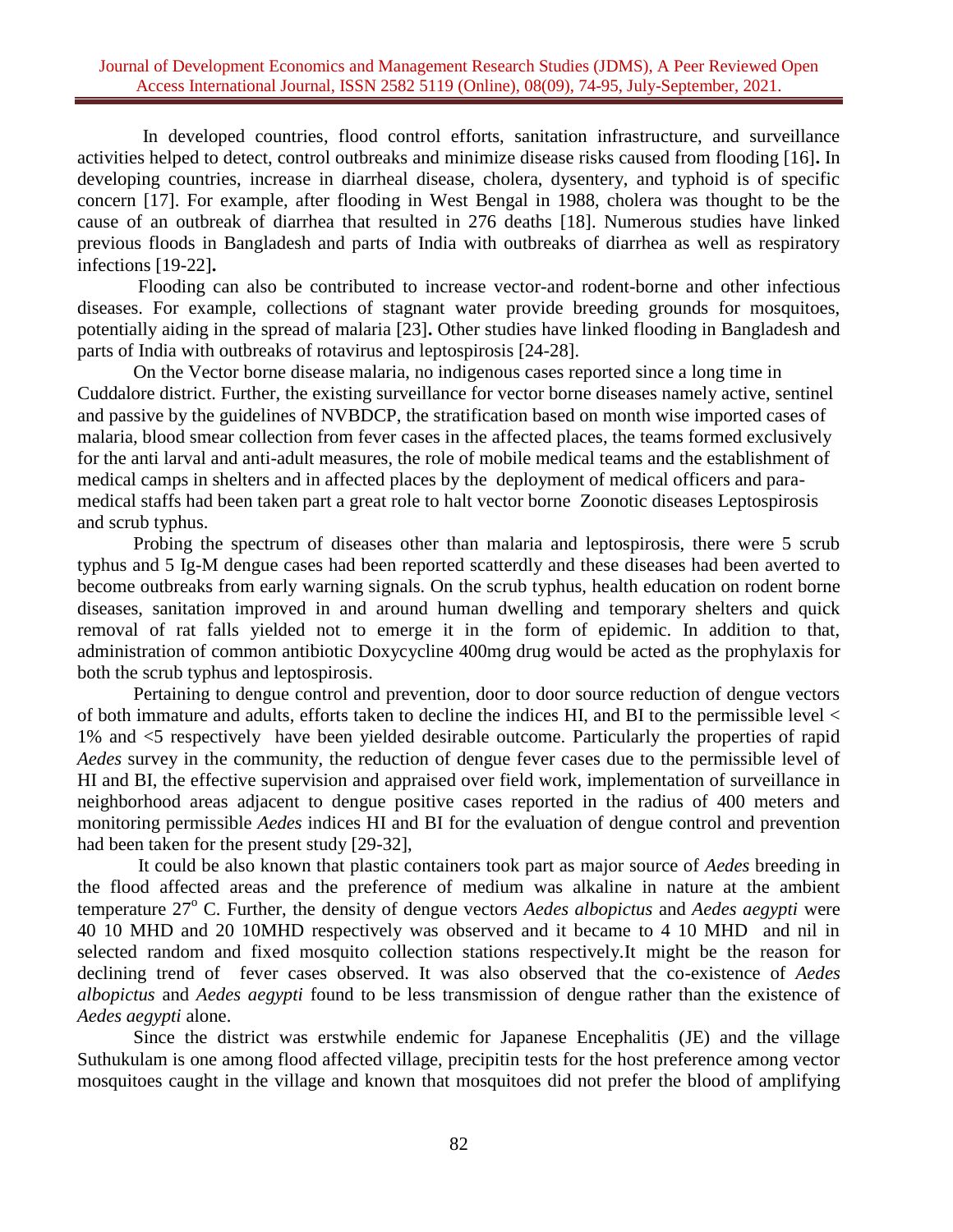host likes pigs and ardeid birds. It was supported by antigen PCR tests carried out in dried mosquitoes.

Among vaccine preventable diseases, measles vaccine was administered to children in a special campaign and the availability of Rabies vaccine stock against dog bites were evident for avoiding consequences related to floods. While the entomological surveillance made to combat vector borne and zoonotic diseases, non frequent occurrence of *culex* mosquito species *Topomyia* and sand fly *Phelebotomus papatasi* are indicators that makes changes in the environment with reference to the objective of the entomological surveillance delineated by the WHO [33].

## **5. Conclusion**

The containment measures implemented in the present strategic plans are exigence to overcome flood situation in Cuddalore district. Further, it is the compact contingent plan for the flood related diseases management and it has also merits to include in the National disaster management contingent plan after experts opinion in this field.

# **6. Acknowledgements**

We thank all staffs deputed from the National Filaria Control Programme (NFCP), Chidambaram for their valuable services rendered against vector borne and zoonotic diseases control and prevention in the post flood situation in Cuddalore District. Junior Entomologists, Lab Technicians, Field workers of the Zonal Entomological Team, Cuddalore are appreciated for their valuable services rendered during the control activities. Above all, the incessant encouragements made by Dr.K.Kolandasamy then the Director of Public health and Preventive medicine, Chennai to carry out this study is gratefully acknowledged.

# **References**

- 1. *About natural disasters*. Paris, United Nations Cultural, Scientific and Cultural Organization 2004 [\(http://www.unesco.org/science/disaster/about\\_disaster.shtml;](http://www.unesco.org/science/disaster/about_disaster.shtml) accessed 6 June 2006).
- 2. de ville de Goyet C. Epidemics caused by dead bodies: a disaster myth that does not want to die. Pan American Journal of Public Health, 2004, 15:297–299.
- 3. Morgan O. Infectious disease risks from dead bodies following natural disasters. Pan American Journal of Public Health, 2004, 15:307–311.
- *4.* Toole MJ. Communicable diseases and disease control: In: Noji E, ed. *Public health consequences of disasters*. New York, Oxford University Press, 1997.
- 5. Qadri F et al. Enterotoxigenic *Escherichia coli* and *Vibrio cholerae* diarrhea, Bangladesh, 2004. *Emerging Infectious Diseases*, 2005, 11:1104–1107.
- 6. Sur D. Severe cholera outbreak following floods in a northern district of West Bengal. Indian Journal of Medical Research, 2000, 112:178–182.
- 7. Aggarwal R, Krawczynski K. Hepatitis E: an overview and recent advances in clinical and laboratory research. Journal of Gastroenterology & Hepatology, 2000,15: 9–20.
- 8. Epidemic-prone disease surveillance and response after the tsunami in Aceh Province, Indonesia. *Weekly Epidemiological Record*, 2005, 80:160–164.
- 9. Karande S et al. An observational study to detect leptospirosis in Mumbai, India, 2000. Archives of Disease in Childhood, 2003, 88:1070–1075.
- 10. Surmieda MR et al. Surveillance in evacuation camps after the eruption of Mt. Pinatubo, Philippines. *Morbidity and Mortality Weekly Report*, 1992, 41:9–12.
- 11. Weekly Morbidity and Mortality Report, 2006, 24:1–13 (available at: [http://www.who.int/hac/crises/international/hoafrica/Pakistan\\_WMMR\\_VOL24\\_10](http://www.who.int/hac/crises/international/hoafrica/Pakistan_WMMR_VOL24_10) 052006.pdf; accessed 6 June 2006).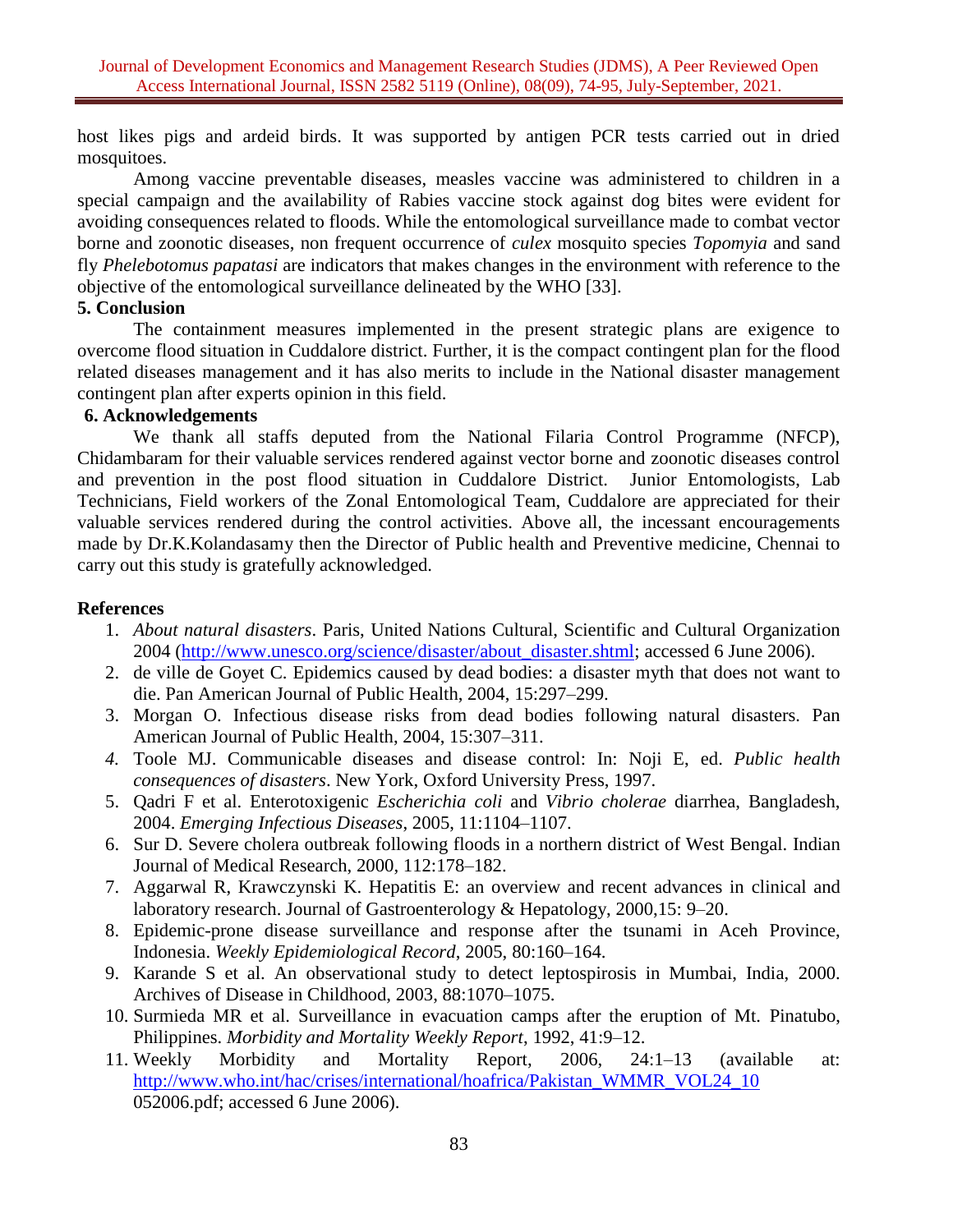- 12. Research Council. *Microbial threats of health: Emergence, detection and respons* Washington, DC: The National Academics Press; 2003.
- 13. Confalonieri U, Menne B, Akhtar R, Ebi KL, Hauengue M, 2. Kovats RS, *et al*, editors. In *Human health. Climate change 2007: Impacts, adaptation and vulnerability. Contribution of Working Group II to the Fourth Assessment Report of the Intergovernmental Panel on Climate Change*. Cambridge, UK: Cambridge University Press; 2007.
- 14. Hales S, Edwards SJ, Kovats RS. Impacts on health of climate 9. extremes. In: McMichael AJ, Campbell-Lendrum DH, Corvalan CF, Ebi KL, Githeko A, Scheraga JD, Woodward A, editors. *Climate change and human health: Risks and responses.* Geneva, Switzerland: World Health Organization; 2003. p. 79-102.
- 15. Morgan O, Ahern M, Cairncross S. Revisiting the Tsunami: 10. Health consequences of flooding. *PLoS Med* 2005; *2* : 491-3.
- 16. Sur D, Dutta P, Nair G, Bhattacharya S. Severe cholera outbreak 11. following floods in a northern district of West Bengal. *Indian J Med Res* 2000; *112* : 178-82.
- 17. Siddique AK, Baqui AH, Eusof A, Zaman K. 1988 floods 12. in Bangladesh: pattern of illness and causes of death. *J Diarrhoeal Dis Res* 1991; *9* : 310-4.
- 18. Kunii O, Nakamura S, Abdur R, Wakai S. The impact on 13. health and risk factors of the diarrhoea epidemics in the 1998 Bangladesh floods. *Public Health* 2002; *116* : 68-74.
- 19. Biswas R, Pal D, Mukhopadhyay SP. A community based 14. study on health impact of flood in a vulnerable district of West Bengal. *Indian J Public Health* 1999; *43* : 89-90.
- 20. Mondal NC, Biswas R, Manna A. Risk factors of diarrhea 15. among flood victims: a controlled epidemiological study. *Indian J Public Health* 2001; *45* : 122-7.
- 21. Ahern MJ, Kovats RS, Wilkinson P, Few R, Matthies F. Global 16. health impact of floods: epidemiological evidence. *Epidemiol Rev* 2005; *27* : 36-45.
- 22. Fun BN, Unicomb L, Rahim Z, Banu NN, Podder G, Clemens 17. J. Rotavirus-associated diarrhea in rural Bangladesh: two-year study of incidence and serotype distribution. *J Clin Microbiol* 1991; *29* : 1359-63.
- 23. Leptospirosis, India. Report of the investigation of a 18. postcyclone outbreak in Orissa, November 1999. *Wkly Epidemiol Rec* 2000; *75* : 217-23.
- 24. Sehgal SC, Sugunan AP, Vijayachari P. Outbreak of 19. leptospirosis after the cyclone in Orissa. *Natl Med J India* 2002; *15* : 22-3.
- 25. Karande S, Bhatt M, Kelkar A, Kulkakrni M, De A, Varaiya 20. A, *et al*. An observational study to detect leptospirosis in Mumbai, India, 2000. *Arch Dis Child* 2003; *88* : 1070-5.
- 26. Karande S, Kulkarni H, Kulkarni M, De A, Varaiya A. 21. Leptospirosis in children in Mumbai slums. *Indian J Pediatr* 2002; *69* : 855-8.
- 27. Parasuraman Basker and Radhakrishnan Ezhil. Study on the Correlation of Premises Condition Index and the Presence of Larvae of Aedes Species Mosquitoes in Human Dwellings of the Cuddalore District of Tamil Nadu, India.2011 Osong Public Health Res Perspect 2012 3(1), 3e7doi:10.1016/j.phrp.2011.11.046pISSN 2210-9099 eISSN 2233-6052.
- 28. Parasuraman Basker , Pichai Kannan,Rajagopal Thirugnanasambandam Porkaipandian, Sivsankaran Saravanan,Subramaniam Sridharan , Mahaligam Kadhiresan Study on Entomological Surveillance and itsSignificance during a Dengue Outbreak in the District of Tirunelveli in Tamil Nadu, India2013. Osong Public Health Res Perspect 4(3),152-158.
- **29.** Parasuraman Basker , Karumana Gounder Kolandaswamy Study on the Behavior of Dengue Viruses during Outbreaks with Reference to Entomological andLaboratory Surveillance in the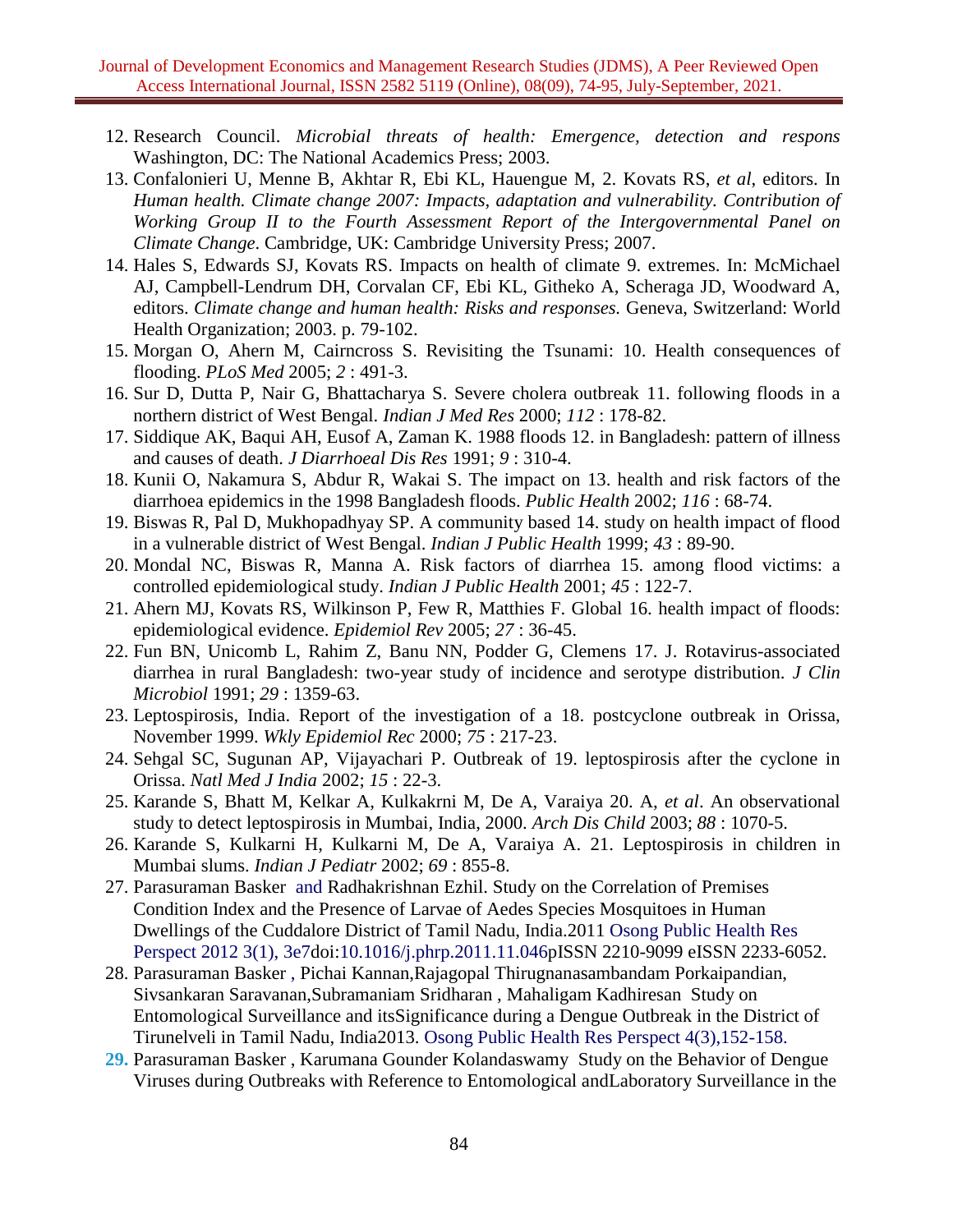Cuddalore,Nagapattinam, and Tirunelveli Districts of TamilNadu, India 2015.**Osong Public Health Res Perspect 2015 6(3), 143-158.**

30. ParasuramanBasker, PalaniSampath,ParamasivamArumugasamy, *Karumana Gounder Kolandaswamy and* GovindasamyElumalai Aedes Indices and Their Significance on the Evaluation of the Dengue Control Activities in Rajapalayam Municipality of Tamil Nadu, India*. 2016;*Journal of Mosquito Research, 6(31): 1-15(doi: [10.5376/jmr.2016.06.0031\)](http://dx.doi.org/10.5376/jmr.2016.06.0031)

| S.No         | Name of the     | No. of villages& | Total         | <b>Total Houses</b> |
|--------------|-----------------|------------------|---------------|---------------------|
|              | <b>Blocks</b>   | Hamlets affected | population of |                     |
|              |                 |                  | each Block    |                     |
|              | Kurinjipadi     | 208              | 130503        | 26101               |
|              |                 |                  |               |                     |
| 2            | Cuddalore **    | 188              | 152870        | 30575               |
| 3            | Parangipettai   | 166              | 108546        | 21709               |
| 4            | Kammapuram      | 90               | 61559         | 12312               |
| 5            | Keerapalayam    | 77               | 83672         | 10734               |
| 6            | Kumaratchi      | 71               | 62738         | 12548               |
| 7            | Panruti         | 27               | 62785         | 12587               |
| 8            | Annagiramam     | 41               | 25798         | 5160                |
| 9            | Mel Bhuvanagiri | 11               | 8349          | 1670                |
| 10           | Virudhachalam   | 11               | 9552          | 1910                |
| 11           | Kattumannarkoil | 4                | 2272          | 454                 |
| <b>TOTAL</b> |                 | 934              | 561647        | 1357                |

Table-1 Showing the Block wise population in which affected Blocks is earmarked

\*\* Study Area

Table-2. Temperature and pH in different aquatic habitats where the immature stages of *Aedes* spp found in flood affected areas.

| S.No           | Name of the area               | Name of the<br>habitats | Temperature in<br>Celcius | pH       |
|----------------|--------------------------------|-------------------------|---------------------------|----------|
| 1.             | SaiBaba Nagar,                 | Cistern                 | 27.01                     | 7.05     |
|                | Pathirikuppam, Uchimedu and    |                         | $(N=11)$                  | $N=11$ ) |
|                | Gnanamedu                      |                         |                           |          |
| 2              | Gnambal Nagar,                 | <b>Coconut Shells</b>   | 26.8                      | 7.55     |
|                | Vadugapalayam                  |                         | $(N=10)$                  | $(N=10)$ |
| 3.             | Papammal Nagar, Unnamalai      | <b>Tyres</b>            | 27.65                     | 7.16     |
|                | Chettichavadi,                 |                         | $(N=12)$                  | $(N=12)$ |
|                | S.Kumarapuram, Maruthadu,      |                         |                           |          |
|                | periya kattupalayam,           |                         |                           |          |
|                | Sivanandapuram                 |                         |                           |          |
| $\overline{4}$ | Sri Ram Nagra, panangattu      | Earthernwares           | 26.5                      | 7.51     |
|                | colony, Kavery Nagar,          |                         | $(N=17)$                  | $(N=17)$ |
|                | Vanniyar Street, Varakalpattu, |                         |                           |          |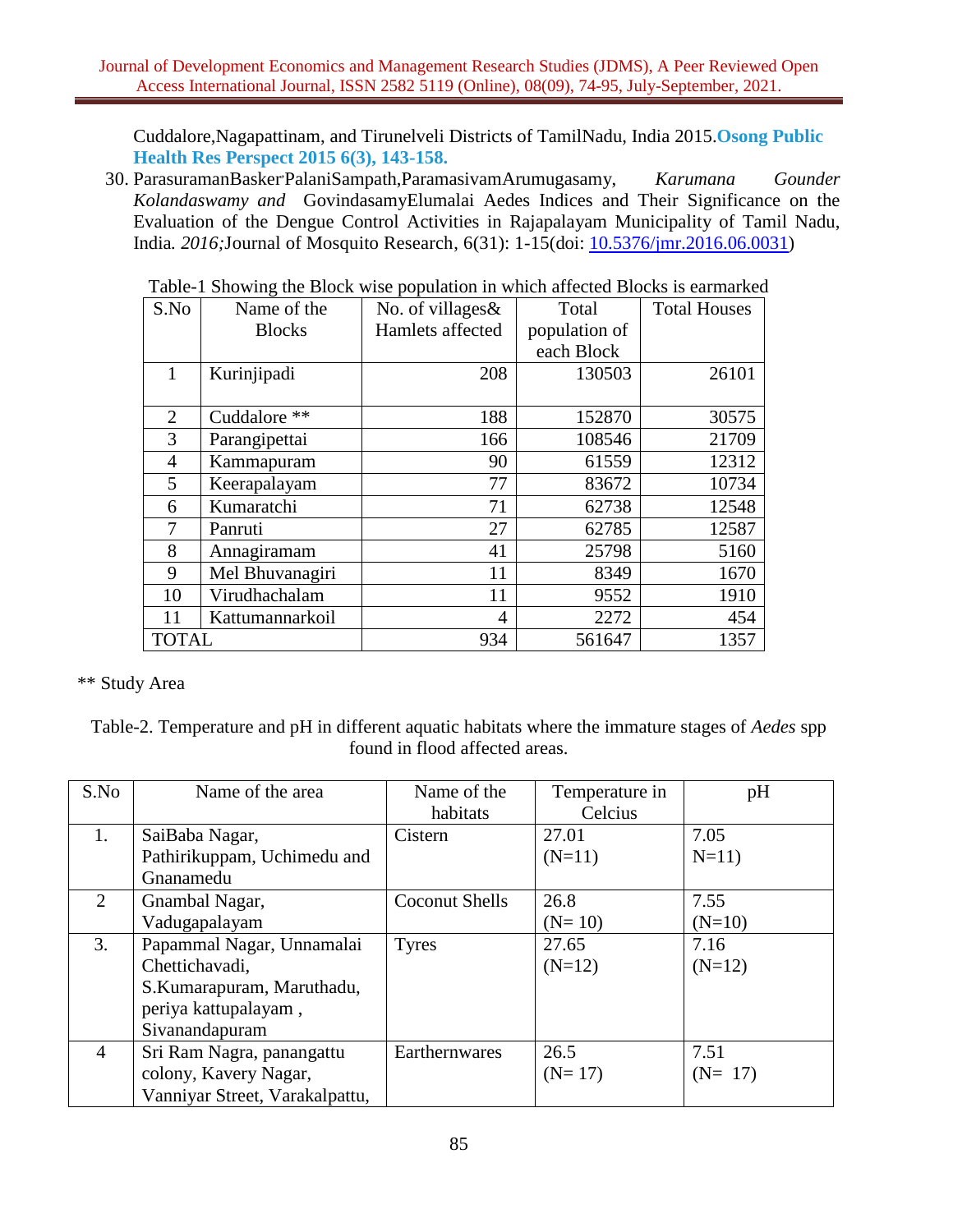|  | Vellapakkam, KN Pettai and |                             |          |
|--|----------------------------|-----------------------------|----------|
|  | Koothapakkam               |                             |          |
|  | Annaveli village, Sri Ram  | Metal Boxes and $\int$ 27.3 | 7.42     |
|  | Nagar, Maruthadu,          | Plastic containers $(N=18)$ | $(N=18)$ |
|  | Madalapattu, KN Pettai     |                             |          |

Table-3 Status of Dawn and Dusk adult mosquito collection made from random and fixed stations in Cuddalore Block

| S.No           | Name of the area                    | <b>Adult Aedes Indices (From Random Collection)</b> |              |
|----------------|-------------------------------------|-----------------------------------------------------|--------------|
|                |                                     | Name of the species                                 | 10 Man Hour  |
|                |                                     |                                                     | Density(MHD) |
| 1              | Ram Nagar, Kamatchi nagar, subbu    | Aedes albopictus                                    | 40           |
|                | Lakshmi nagar                       | Armigerus spp                                       | 93.3         |
| $\overline{2}$ | Kurinji Nagar, Arunachala nagar, JV | Aedes albopictus                                    | 32           |
|                | Garden and Gnaambal Nagar           | Aedes aegypti                                       | 20           |
|                |                                     | Armigerus                                           | 20           |
|                |                                     | Culex quinquefasciatus                              | 16           |
| 3              | Friends nagar, Jothy Nagar, Pennai  | Armigerus                                           | 32           |
|                | Nagar, Muthiah Nagar                | Culex quinquefasciatus                              | 24           |
| $\overline{4}$ | Papammal Nagar and Extension,       | Aedes albopictus                                    | 4            |
|                | Tamil Muthu Nagar,                  | Aedes aegypti                                       | 4            |
|                |                                     | Armigerus                                           | 56           |
|                |                                     | Culex quinquefasciatus                              | 20           |
| 5              | Kamaraj Nagar, Kurinji Nagar,       | Aedes albopictus                                    | 8            |
|                | pappammal Nagar                     | Armigerus                                           | 20           |
|                |                                     | Culex quinquefasciatus                              | 40           |

# Fixed Collection

| Da               | Name of the area                 | <b>Adult Aedes Indices (From Fixed Collection)</b> |              |
|------------------|----------------------------------|----------------------------------------------------|--------------|
| ys               |                                  | Name of the species                                | 10 Man Hour  |
|                  |                                  |                                                    | Density(MHD) |
| 1                | Ram Nagar, Kamatchi nagar, subbu | Aedes albopictus                                   | 40           |
|                  | Lakshmi nagar                    | Armigerus spp                                      | 93.3         |
| $\overline{2}$   | Ram Nagar, Kamatchi nagar, subbu | Aede albopictus                                    | 28           |
|                  | Lakshmi nagar                    | Aedes aegeypti                                     | 08           |
|                  |                                  | Anopheles subpictus                                | 11           |
|                  |                                  | Anopheles vagus                                    | 12           |
|                  |                                  | Sand fly Phelebotomus                              | 12           |
|                  |                                  | papatasi                                           |              |
|                  | Ram Nagar, Kamatchi nagar, subbu | Aedes albopictus                                   | 14           |
| 3                | Lakshmi nagar                    | Anopheles subpictus                                | 04           |
|                  |                                  | Culex quinquefasciatus                             | 10           |
| $\overline{4}$ . | Ram Nagar, Kamatchi nagar, subbu | Anopheles subpictus                                | 04           |
|                  | Lakshmi nagar                    | Culex quinquefasciatus                             | 04           |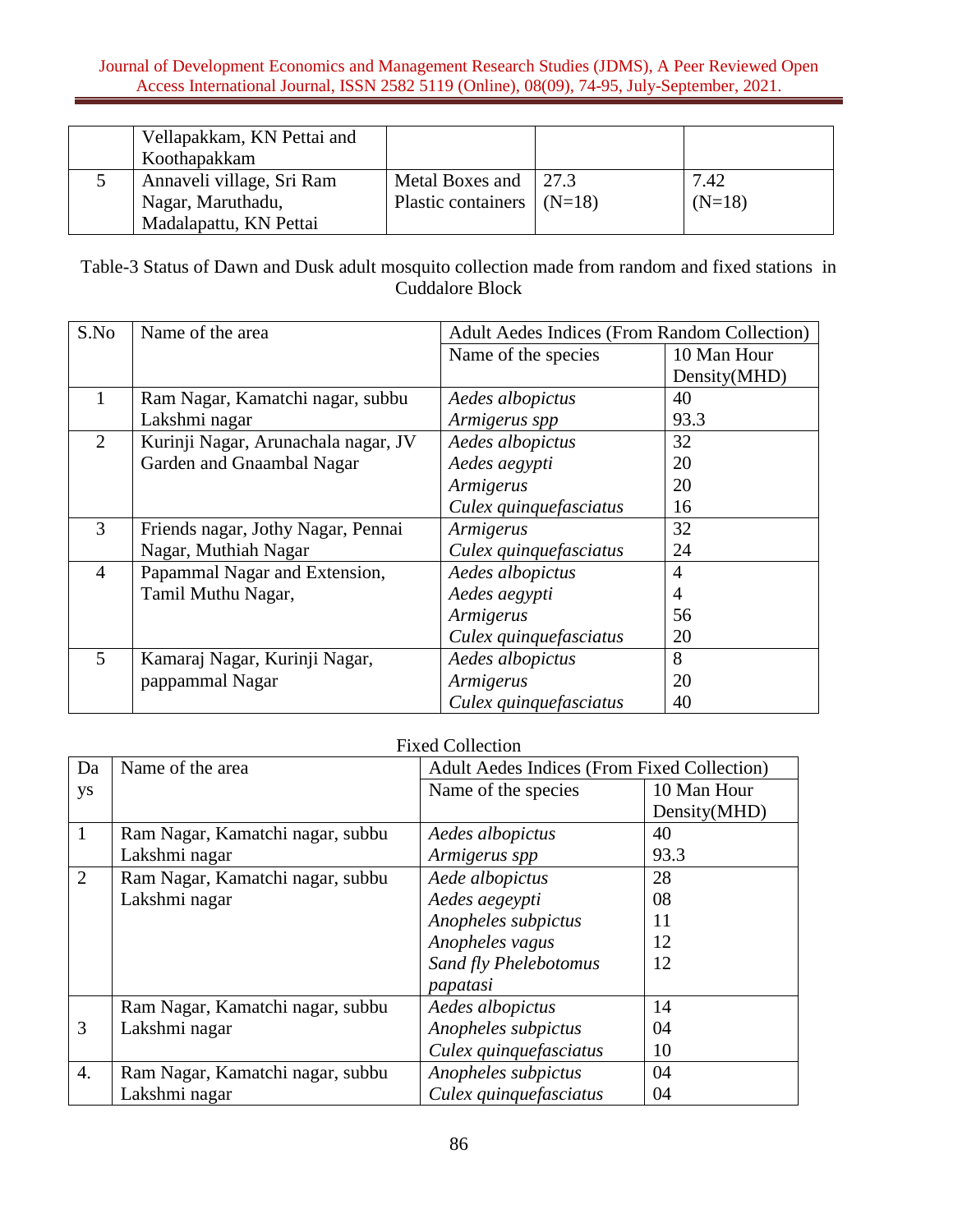| $\overline{5}$ | Ram Nagar, Kamatchi nagar, subbu | Culex quinquefasciatus    | 02 |
|----------------|----------------------------------|---------------------------|----|
|                | Lakshmi nagar                    | Armigerus                 | 03 |
| 6              | Ram Nagar, Kamatchi nagar, subbu | Culex quinquefasciatus    | 03 |
|                | Lakshmi nagar                    |                           |    |
| $\overline{7}$ | Ram Nagar, Kamatchi nagar, subbu | Culex quinquefasciatus    | 03 |
|                | Lakshmi nagar                    |                           |    |
| 8              | Ram Nagar, Kamatchi nagar, subbu | Culex quinquefasciatus    | 03 |
|                | Lakshmi nagar                    |                           |    |
| 9              | Ram Nagar, Kamatchi nagar, subbu | Anopheles vagus           | 02 |
|                | Lakshmi nagar                    |                           |    |
| 10             | Ram Nagar, Kamatchi nagar, subbu |                           |    |
|                | Lakshmi nagar                    |                           |    |
| 11             | Thottapattu                      | An.barbirostris 1         |    |
|                |                                  | An.hyrcanus2              |    |
|                |                                  | An. vagus2                |    |
|                |                                  | Culex Topomyia species1   |    |
|                |                                  | Culex Ficalbia species1   |    |
|                |                                  | Culex gelidus 50          |    |
|                |                                  | Culex tritaeniorhynchus50 |    |

Table-4 Details of Blood smear and serum samples collection from the flood affected area of Cuddalore District for screening malaria and other vector borne diseases.

| S.No | Source of    |         | No. of blood smears | Examined     | Name of      | Remarks       |
|------|--------------|---------|---------------------|--------------|--------------|---------------|
|      | surveillance |         | collected for       |              | the          |               |
|      | Active       | Passive | malaria/No. of      |              | Diagnostic   |               |
|      |              |         | serum samples       |              | tool         |               |
|      |              |         | collected           |              |              |               |
|      | 111          | 233     | 344                 | All were     | Malaria      | Negative      |
|      |              |         |                     | examined     | microscopy   |               |
| 2    | 40 blood     | 110     | 150 blood serum     | 18 positives | $Ig-M$       |               |
|      | serum        |         |                     |              | <b>ELISA</b> | chikungunya;6 |
|      |              |         |                     |              |              | dengue;5      |
|      |              |         |                     |              |              | leptospirosis |
|      |              |         |                     |              |              | and 6 scrub   |
|      |              |         |                     |              |              | typhus        |

Table 5- Details of the status of Chikungunya, dengue,Leptospirosis and Scrub typhus in Cuddalore Block in flood affected areas of Cuddalore District

| Month    | Dengue NS1 |                  | Dengue Ig-M |           | <b>Chikungunya</b> |           | Leptospirosis |                  | Scrub typhus |           |
|----------|------------|------------------|-------------|-----------|--------------------|-----------|---------------|------------------|--------------|-----------|
|          | Tested     | <b>Positives</b> | Tested      | Positives | Tested             | Positives | Tested        | <b>Positives</b> | Tested       | Positives |
| December |            |                  |             |           |                    |           |               |                  |              |           |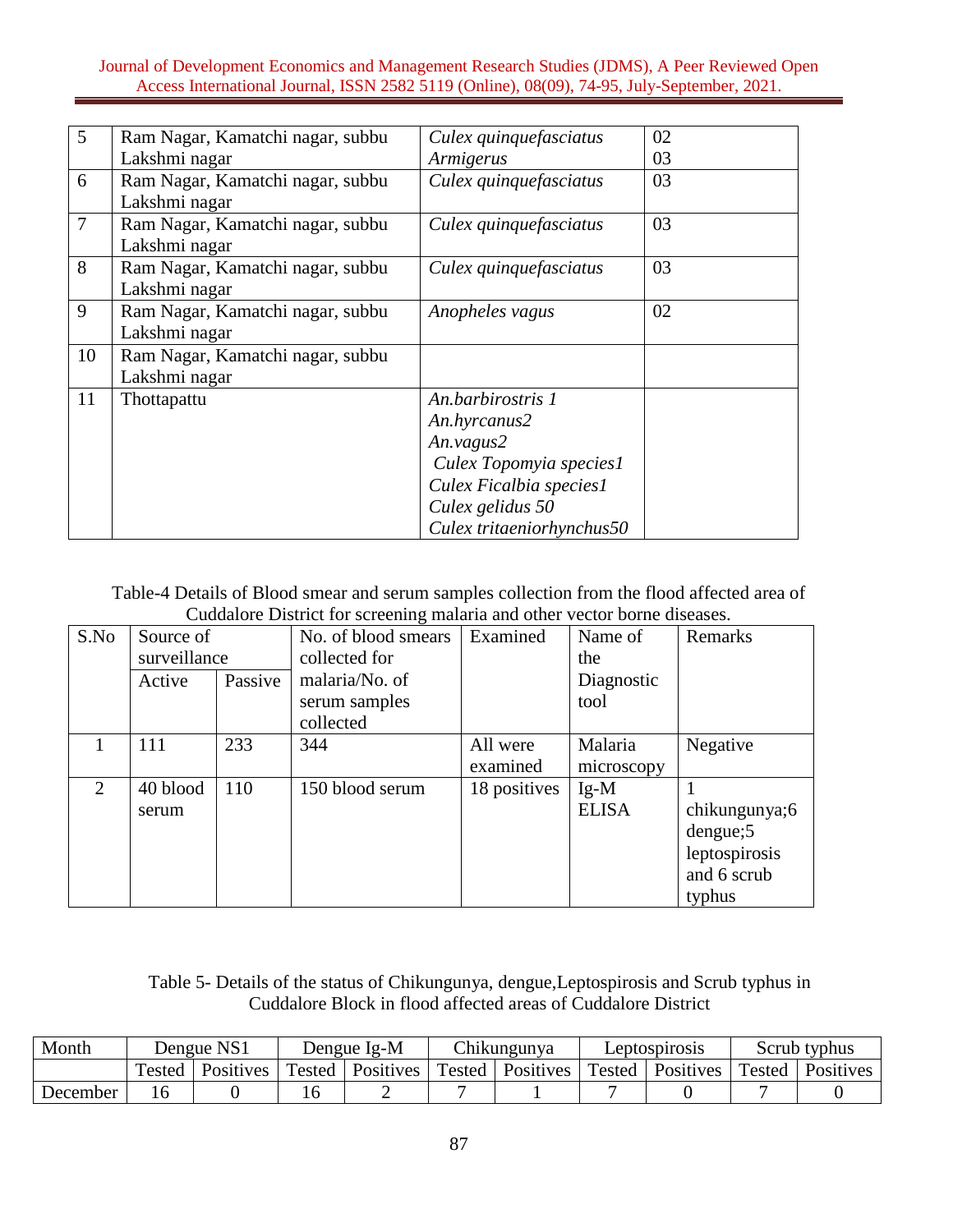| 2015            |    |    |   |                          |    |   |    |  |
|-----------------|----|----|---|--------------------------|----|---|----|--|
| January<br>2016 | 24 | 40 | - | $\overline{\phantom{0}}$ | 40 | ັ | 40 |  |

# Table-6- The outcome of Anti Larval, anti adult and chlorination activities in the flood affected Areas of Cuddalore

| S.N<br>$\mathbf O$ | Date                     | Mname of the<br><b>PHC</b>           | Name of the<br>Village    | HI%      | CI%            | <b>BI</b>         | Foggin<br>g<br>covered<br>in<br>Populat<br>ion | Chlor<br>inatio<br>$\mathbf n$<br>check<br>ed in<br>OHT<br>${\bf S}$ | Chlor<br>inatio<br>$\mathbf n$<br>found<br>in<br><b>OHTs</b> |
|--------------------|--------------------------|--------------------------------------|---------------------------|----------|----------------|-------------------|------------------------------------------------|----------------------------------------------------------------------|--------------------------------------------------------------|
| $\mathbf{1}$       | 11.12.2015               | Thiruvandhipuram                     | Kondur                    | 10.8     | 4.1            | 14.7              | 12500                                          | 20                                                                   | 10                                                           |
| $\overline{2}$     | 12.12.2015               | Thiruvandhipuram                     | Kondur                    | 15.3     | 4.9            | 21.3              | 2400                                           | 34                                                                   | 25                                                           |
| 3                  | 13.12.2015               | Thiruvandhipuram                     | Kondur                    | 7.4      | 2.2            | 2.2               | 1800                                           | 10                                                                   | $\overline{7}$                                               |
| $\overline{4}$     | 14.12.2015               | Thiruvandhipuram                     | Kondur                    | 14       | $\overline{4}$ | 18                | 3100                                           | 16                                                                   | 12                                                           |
| 5                  | 15.12.2015               | Thiruvandhipuram                     | Kondur                    | 12       | $\overline{4}$ | 19                | 3400                                           | 32                                                                   | 25                                                           |
| 6                  | 19.12.2015               | Thiruvandhipuram                     | Kondur                    | 8.3      | 2.5            | 13.5              | 1500                                           | 35                                                                   | 24                                                           |
| 7                  | 09.01.2016               | Thiruvandhipuram                     | Kondur                    | 0.8      | 0.3            | 0.8               |                                                | $\overline{4}$                                                       | $\overline{2}$                                               |
| 8                  | 16.12.2015               | Thiruvandhipuram                     | Pathirikuppam             | 10       | 2.9            | 13.4              | 3000                                           | 48                                                                   | 40                                                           |
| 9                  | 17.120.201<br>5          | Thiruvandhipuram                     | Pathirikuppam             | 9        | 2.6            | 12.5              | 3100                                           | 60                                                                   | 51                                                           |
|                    |                          |                                      |                           |          |                |                   |                                                |                                                                      |                                                              |
| 10                 | 18.12.2015               | Thiruvandhipuram                     | U.Chavadi                 | 7.1      | 2.6            | 11.7              | 3500                                           | 44                                                                   | 35                                                           |
| 11<br>12           | 20.12.2015<br>21.12.2015 | Thiruvandhipuram<br>Thiruvandhipuram | K.Pakkam<br>S.K.Puram     | 7<br>7.4 | 2.7<br>1.8     | 10<br>NA          | 1500<br>350                                    | 7<br>10                                                              | 5<br>6                                                       |
| 13                 | 21.12.2015               |                                      |                           | 8.1      | 4.2            |                   | 150                                            | 5                                                                    | 5                                                            |
| 14                 | 21.12.2015               | Thiruvandhipuram<br>Thiruvandhipuram | Varakalpattu<br>Maruthadu | 8.7      | 3.4            | <b>NA</b><br>13.5 | 2800                                           | 39                                                                   | 30                                                           |
| 15                 | 21.12.2016               | <b>Cuddalore Mty</b>                 | Ward 35                   | 6.5      | 2.1            | 6.5               | 3000                                           | 16                                                                   | 10                                                           |
| 16                 | 22.12.2015               | Thiruvandhipuram                     | Varakalpattu              | 8.9      | 2.5            | 11                | 2000                                           | 27                                                                   | 20                                                           |
| 17                 | 22.12.2015               | Thiruvandhipuram                     | Karamanikuppam            | 5.7      | 1.4            | NA                | 1500                                           | 14                                                                   | 9                                                            |
| 18                 | 22.12.2015               | Thiruvandhipuram                     | Pillali                   | 23.4     | 7.7            | 27.4              | 2000                                           | 7                                                                    | 5                                                            |
| 19                 | 23.12.2015               | Thiruvandhipuram                     | Vellapakkam               | 8.5      | 3.4            | 11.8              | 3000                                           | 44                                                                   | 38                                                           |
| 20                 | 23.12.2015               | Thiruvandhipuram                     | Thiruvandhipuram          | 8.4      | 2.5            | 9.5               | 3500                                           | 34                                                                   | 30                                                           |
| 21                 | 24.12.2015               | Madalapattu                          | PK Palayam                | 12       | 5.4            | 20.6              | 4000                                           | 38                                                                   | 30                                                           |
| 22                 | 24.12.2015               | Madalapattu                          | Karikan Nagar             | 9.9      | 3.2            | 11.8              | 1800                                           | 16                                                                   | 10                                                           |
| 23                 | 24.12.2015               | Madalapattu                          | <b>CK</b> Palayam         | 18.5     | 3.8            | <b>NA</b>         | 1100                                           | $5\overline{)}$                                                      | $\mathfrak{Z}$                                               |
| 24                 | 25.12.2015               | Madalapattu                          | Sivanarpuram              | 3.3      | 2.5            | <b>NA</b>         |                                                | $\overline{4}$                                                       | $\mathfrak{Z}$                                               |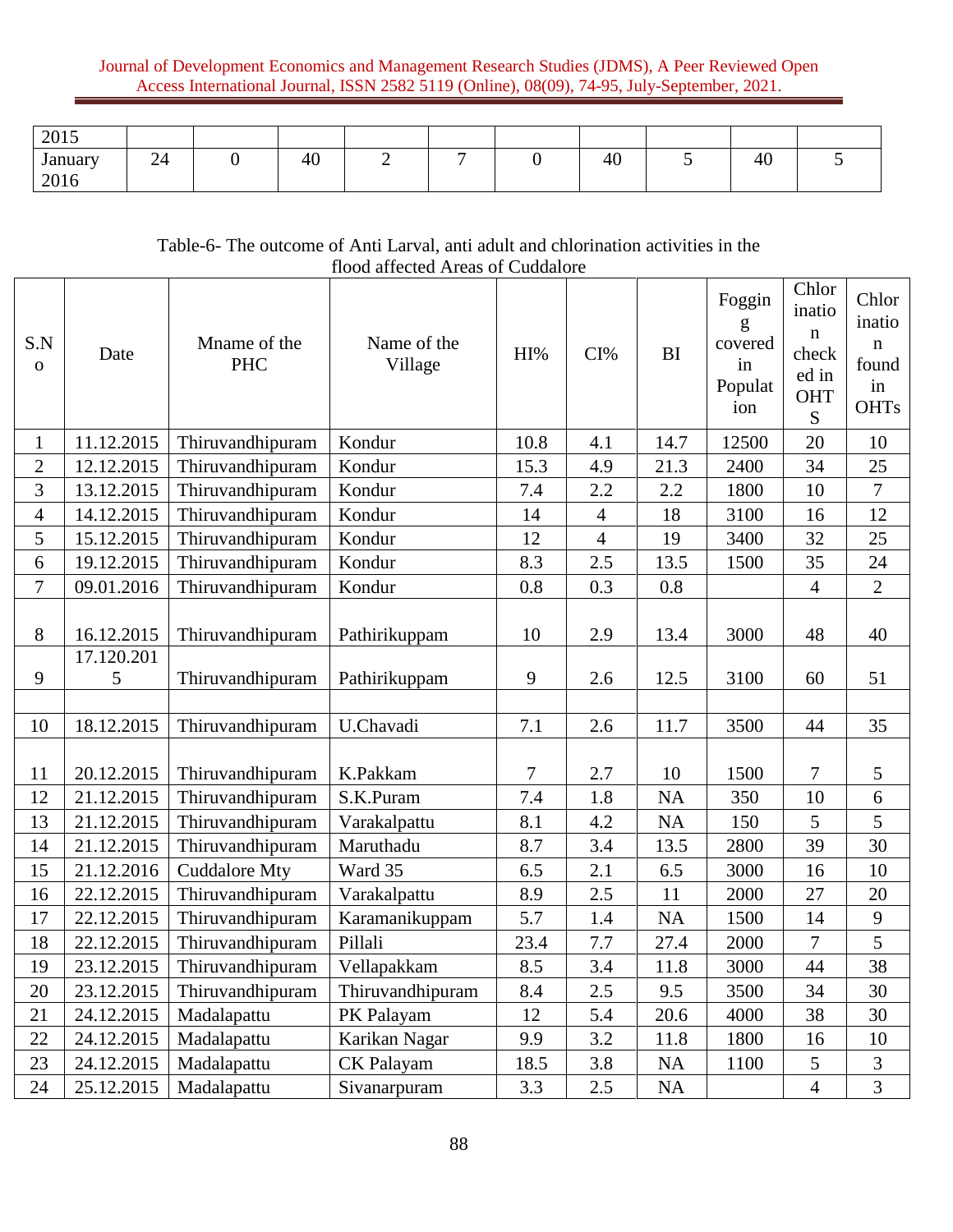| 25 | 25.12.2015 | Madalapattu          | Villupalayam          | 3.1  | 3.5            | NA             | 372  | $\overline{2}$ | $\overline{2}$   |
|----|------------|----------------------|-----------------------|------|----------------|----------------|------|----------------|------------------|
| 26 | 26.12.2016 | Madalapattu          | PKKuppam              | 10   | 2.9            | 12.9           | 3500 | 41             | 34               |
| 27 | 26.12.2015 | Madalapattu          | Ckkuppam              | 4.4  | 1.9            | 5.1            | 900  | 5              | 3                |
| 28 | 27.12.2015 | Madalapattu          | Sivanarpuram          | 29   | 10             | <b>NA</b>      | 650  | 6              | $\overline{4}$   |
| 29 | 28.12.2015 | Thiruvandhipuram     | Knpettai              | 5.4  | $\overline{2}$ | 6.2            | 3500 | 31             | 26               |
| 30 | 29.12.2015 | Thiruvandhipuram     | K.Pakkam              | 6.4  | 1.6            | 7.6            | 3000 | 38             | 32               |
| 31 | 29.12.2015 | Thiruvandhipuram     | KNpettai              | 4.4  | 1.4            | 4.4            | 438  | 12             | 10               |
| 32 | 30.12.2015 | Thiruvandhipuram     | K.Pakkam              | 6.1  | 1.8            | 7.6            | 3500 | 25             | 20               |
| 33 | 31.12.2015 | <b>Cuddalore Mty</b> | Ananadan Nagar        | 12.2 | 3.6            | 16.9           | 850  | $\overline{0}$ | $\boldsymbol{0}$ |
| 34 | 31.12.2015 | Thiruvandhipuram     | Annaveli              | 10.2 | 1.9            | 12.5           | 1100 | 17             | $\overline{0}$   |
| 35 | 31.12.2015 | Thiruvandhipuram     | Gnanambal Nagar       | 9.8  | 3.3            | <b>NA</b>      | 750  | $\overline{4}$ | $\overline{0}$   |
| 36 | 04.01.2016 | Thiruvandhipuram     | Kannarapettai         | 5    | 6              | 6.6            | 1800 | $\mathbf{1}$   | $\overline{0}$   |
| 37 | 04.01.2016 | Thiruvandhipuram     | Karamanikuppam        | 6.3  | 2.1            | 8.5            | 3000 | $\mathbf{1}$   | $\overline{0}$   |
| 38 | 05.01.2016 | Naduverapattu        | Naduveerapattu        | 13.8 | 4.4            | 13.8           | 1800 | $\overline{0}$ | $\overline{0}$   |
| 39 | 05.01.2016 | Thiruvandhipuram     | KNpettai              | 2.6  | 1.8            | 3.2            | 3500 | $\overline{2}$ | $\overline{0}$   |
| 40 | 06.01.2016 | Thiruvandhipuram     | Vadugapalayam         | 4.9  | 1.5            | 4.9            | 1917 | $\overline{2}$ | $\mathbf{1}$     |
| 41 | 06.01.2016 | Thiruvandhipuram     | Gunamangalam          | 6.6  | 1.7            | 6.6            | 1598 | $\mathbf{1}$   | $\mathbf{1}$     |
| 42 | 07.01.2016 | Thiruvandhipuram     | Thiruvandhipuram      | 3    | 0.9            | $\overline{3}$ |      | $\overline{2}$ | $\mathbf{1}$     |
| 43 | 06.01.2016 | Thiruvandhipuram     | <b>Thotty Pillali</b> | 1.3  | 0.4            | 1.3            |      | $\overline{2}$ | $\mathbf{1}$     |
| 44 | 08.01.2016 | Thiruvandhipuram     | kumarapettai          | 7.2  | 2.6            | 8.5            |      | $\mathbf{1}$   | $\mathbf{1}$     |
| 45 | 08.01.2016 | Thiruvandhipuram     | Sangolikuppam         | 8    | 1.5            | 10.5           |      | 1              | $\overline{0}$   |
| 46 | 09.01.2016 | <b>Cuddalore Mty</b> | Ward 18,20 & 21       | 8    | 1.5            | 10.5           |      | $\mathbf{1}$   | $\overline{0}$   |
| 47 | 09.01.2016 | Thiruvandhipuram     | Kondur                | 0.8  | 0.3            | 0.8            |      | 4              | $\overline{2}$   |

Table- 7 details of the formulation of *Baccillus thuringeansis* application on the rain water stagnation in and around Human dwellings in the worst flood affected area of Cuddalore Block of the District

| S.No           | Date of the | Name of the PHC         | Name of the area                   | Bti sprayed in |
|----------------|-------------|-------------------------|------------------------------------|----------------|
|                | activity    |                         |                                    | square meter   |
|                | 12.12.2015  | <b>THIRUVANDHIPURAM</b> | Kurinji nagar, Arunachala          | 6000           |
|                |             |                         | Nagar, Thiruvandhipuram and Jothy  |                |
|                |             |                         | Nagar                              |                |
| $\overline{2}$ | 13.12.2015  | THIRUVANDHIPURAM        | Jothy Nagar, Pennai Nagar and      | 2000           |
|                |             |                         | Muthiya Nagar                      |                |
| 3              | 14.12.2015  | THIRUVANDHIPURAM        | Kondur, VIP Nagar, Thiru           | 13500          |
|                |             |                         | Nagar, Visvanathan Nagar, Vinayaga |                |
|                |             |                         | Nagar, Kondur, Sai Baba nagar and  |                |
|                |             |                         | Radhakrishnan Nagar                |                |
| $\overline{4}$ | 15.12.2015  | <b>THIRUVANDHIPURAM</b> | Kondur, TNCSC Nagar, kurinji       | 14500          |
|                |             |                         | nagar, Indra Nagar and             |                |
|                |             |                         | RadhaKrishna Nagar                 |                |
| 5              | 16.12.2015  | THIRUVANDHIPURAM        | Kanniyammal nagar, Sundaram        | 10000          |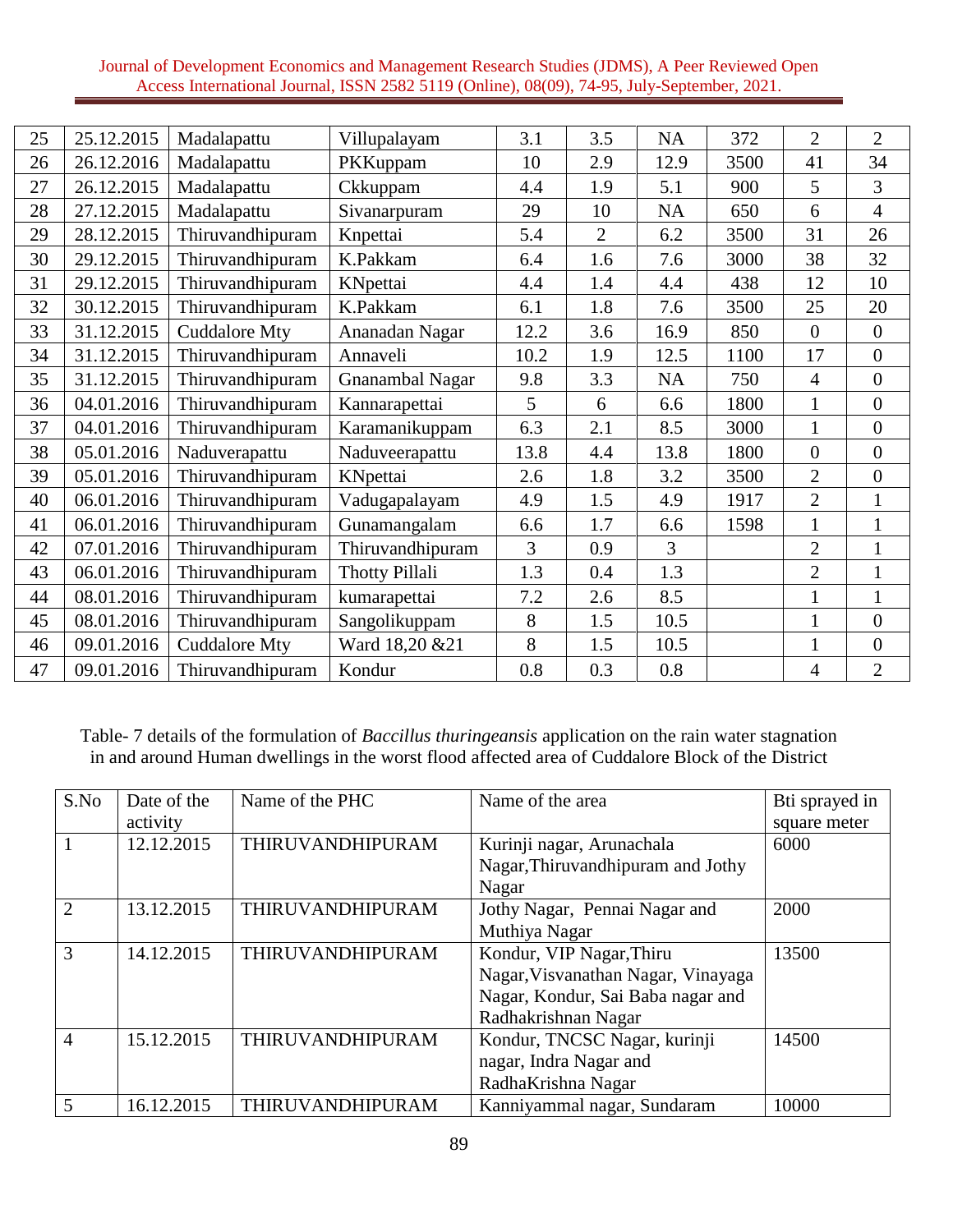|    |            |                    | Nagar and Sapthagiri Garden, and     |       |
|----|------------|--------------------|--------------------------------------|-------|
|    |            |                    | Nathaveli Cross and main road        |       |
| 6  | 17.12.2015 | THIRUVANDHIPURAM   | Mariamman koil Street,               | 16300 |
|    |            |                    | Pathirikuppam, Balwadi street,       |       |
|    |            |                    | Raman Nagar, kondur Colony, Raja     |       |
|    |            |                    | rajan Nagar, Unnamalai chavadi,      |       |
|    |            |                    | Panangattu colony                    |       |
| 7  | 18.12.2015 | THIRUVANDHIPURAM   | Unnamalaichavadi, Nathapattu, Iyya   | 12500 |
|    |            |                    | Nagar, Brindavan Nagar, Vishali      |       |
|    |            |                    | Nagar, KAP Nagar, MA Koil Strret,    |       |
|    |            |                    | Water Tank street, Dhoby Street      |       |
| 8  | 19.12.2015 | THIRUVANDHIPURAM   | BVR Garden, Thottapattu colony,      | 23500 |
|    |            |                    | Muthukumar Nagar, Om sakthi          |       |
|    |            |                    | Nagar, Kondur, Agri Nagar,           |       |
|    |            |                    | Venkatachalaopathy Nagar, Krishna    |       |
|    |            |                    | Garden, Varakal Pattu                |       |
| 9  | 20.12.2015 | THIRUVANDHIPURAM   | Iyyanar Koil street,                 | 11500 |
|    |            |                    | S.Kumarapuram,Maruthadu, Periyar     |       |
|    |            |                    | Nagar,                               |       |
| 10 | 21.12.2015 | THIRUVANDHIPURAM   | Cuddalore Municipality Ward-35,      | 6000  |
|    |            |                    | Chellankuppam, Pudu Nagar,           |       |
|    |            |                    | Veeraragavan Nagar,                  |       |
| 11 | 22.12.2015 | THIRUVANDHIPURAM   | Varakalpattu, Vanniyar Street,       | 18000 |
|    |            |                    | Karamanikuppam, Pudu Nagar           |       |
|    |            |                    | colony, Pillali,                     |       |
| 12 | 23.12.2015 | THIRUVANDHIPURAM   | Thiruvandipuram East, North,         | 17000 |
|    |            |                    | M.A.Koil street, Vellapakkam         |       |
|    |            |                    | Lakshmi Nagar,                       |       |
|    |            |                    | Gnanamedu, Othawadi street,          |       |
|    |            |                    | Vaikkal street of Thiruvandhipuram   |       |
| 13 | 24.12.2015 | MADALAPATTU        | Karikan Nagar, Mahalir valaga        | 12000 |
|    |            |                    | street, School street, Sivanarpuram, |       |
| 14 | 25.12.2015 | THIRUVANDHIPURAM   | Periyakattupalayam,                  | 5000  |
|    |            |                    | Chinnakattupalayam                   |       |
| 15 | 26.12.2015 | <b>MADALAPATTU</b> | Chinnakanganakuppam, Babu            | 9000  |
|    |            |                    | Reddy nagar, Baba Nagar, Muthiya     |       |
|    |            |                    | Nagar, MAKoil street, Periya         |       |
|    |            |                    | colony, Pannai street,               |       |
| 16 | 27.12.2015 | MADALAPATTU        | Periyakanganakuppam, Indira nagar,   | 6000  |
|    |            |                    | <b>Saraswathy Nagar</b>              |       |
| 17 | 28.12.2015 | THIRUVANDHIPURAM   | Periyar Nagar, Sathya Sai Nagar,     | 11000 |
|    |            |                    | Anaimedu, Gnanasundaram Nagar        |       |
|    |            |                    | and KN Pettai                        |       |
| 18 | 29.12.2015 | THIRUVANDHIPURAM   | KNPettai, Postal Colony, Shankar     | 25000 |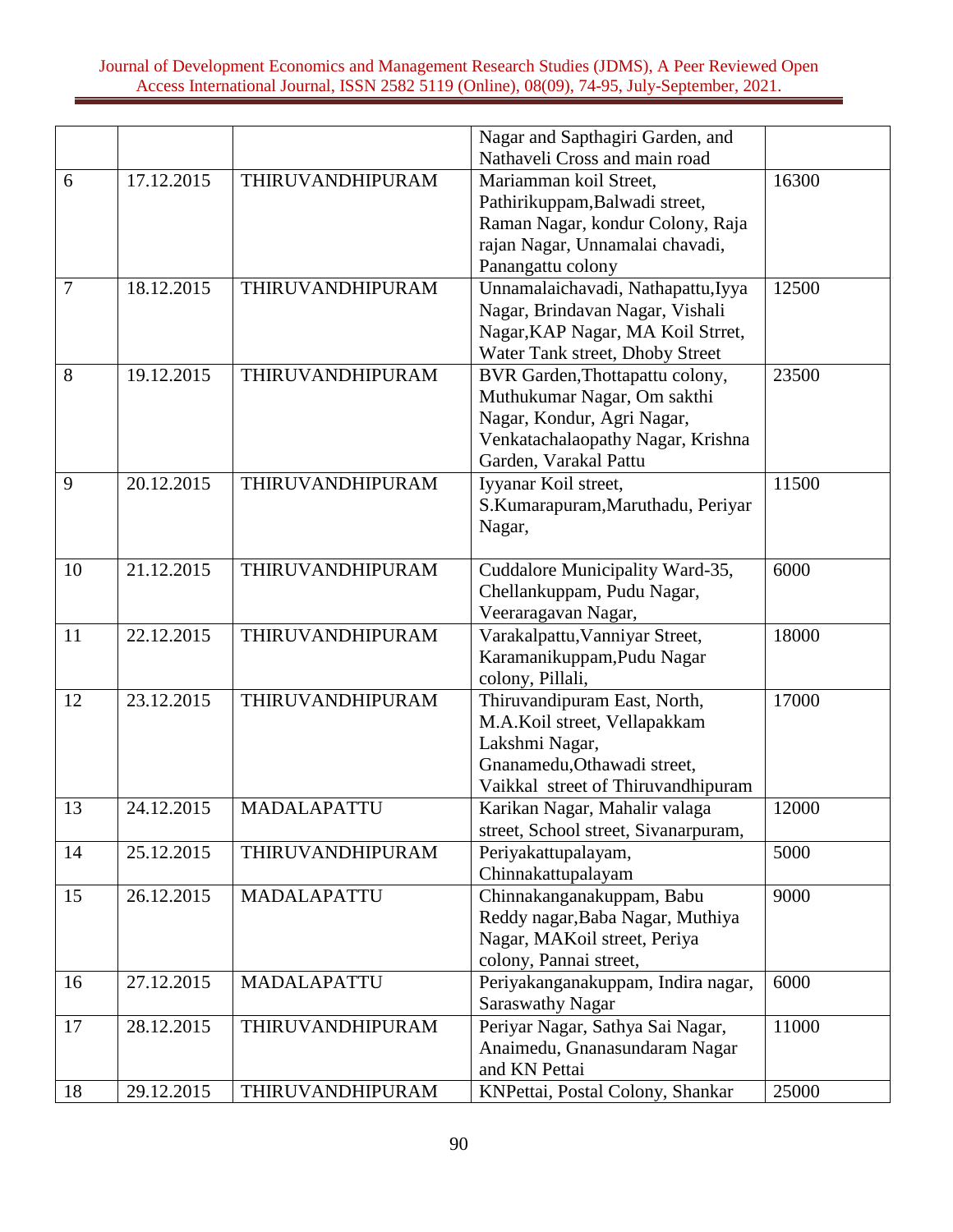|    |            |                         | nagar, Palani Pillai Nagar, Nathan                                                                                                                                                    |                                         |
|----|------------|-------------------------|---------------------------------------------------------------------------------------------------------------------------------------------------------------------------------------|-----------------------------------------|
|    |            |                         | Nagar, Bharathy Nagar,                                                                                                                                                                |                                         |
|    |            |                         | Vijayalakshmi Nagar, Perumal                                                                                                                                                          |                                         |
|    |            |                         | Nagar,                                                                                                                                                                                |                                         |
| 19 | 30.12.2015 | <b>THIRUVANDHIPURAM</b> | Narayansamy Nagar, Gopal Nagar,<br>sarathy Nagar, Pankajam<br>Nagar, Koothapakkam, Velu Nagar,<br>Maduraiveeran Nagar, sudahar<br>nagar, Valliammai Nagar, Krishna<br>nagar, SP Nagar | 25500                                   |
|    |            |                         | Total sprayed area in square meters                                                                                                                                                   | 244300/<br>$244.3$ square<br>kilometers |

# Table-8 Details of Blood meal and Dried pools of (JE) vector mosquitoes for the Precipitin Tests and JE Antigen analysis

| S.No           | Name<br>of<br>the village | Name of the JE<br>whose<br>vector<br>blood meals/dried<br>pools collected | Nature<br>- of<br>the sample    | N <sub>0</sub><br>of<br>samples<br>taken                          | Name and place<br>of<br>the<br>test<br>employed                                                                                                                                     | Results                                                                                           |
|----------------|---------------------------|---------------------------------------------------------------------------|---------------------------------|-------------------------------------------------------------------|-------------------------------------------------------------------------------------------------------------------------------------------------------------------------------------|---------------------------------------------------------------------------------------------------|
| $\mathbf{1}$   | Suthukulam                | Culex<br>tritaeniorhynchus                                                | <b>Blood</b><br>meal            | 60                                                                | For the Precipitin<br><b>Tests</b><br>test.<br>performed<br>at<br>NVBDCP, Delhi-<br>54, India                                                                                       | of Blood<br>None<br>meals belong to<br>JE<br>amplifying<br>hosts either Pig<br>or Ardeid Birds    |
| $\overline{2}$ | Suthukulam                | Culex gelidus                                                             | <b>Blood</b><br>meal            | 20                                                                | For the Precipitin<br><b>Tests</b><br>test.<br>performed<br>at<br>NVBDCP, Delhi-<br>54, India                                                                                       | of Blood<br>None<br>meals<br>belong to<br>JE<br>amplifying<br>hosts either Pig<br>or Ardeid Birds |
| 3.             | Suthukulam                | Culex<br>tritaeniorhynchus                                                | Dried<br>mosquitoes             | 6 pools<br>Each<br>pool<br>contains 50<br>female<br>JE<br>vectors | For<br>JE<br>the<br>antigen<br>analysis<br>Tests.<br><b>Tests</b><br>performed at the<br>Institute<br>of<br>Control<br>Vector<br>and<br>zoonosis,<br>Hosur,<br>tamil<br>Nadu, india | Negative                                                                                          |
| $\overline{4}$ | Suthukulam                | Culex<br>tritaeniorhynchus                                                | Whole full<br>fed<br>mosquitoes | $\overline{5}$<br>pools<br>each<br>contains 50<br>female<br>JE    | <b>PCR</b><br>analysis<br>performed<br>to<br>determine the JE<br>the<br>virus<br>at                                                                                                 | Negative                                                                                          |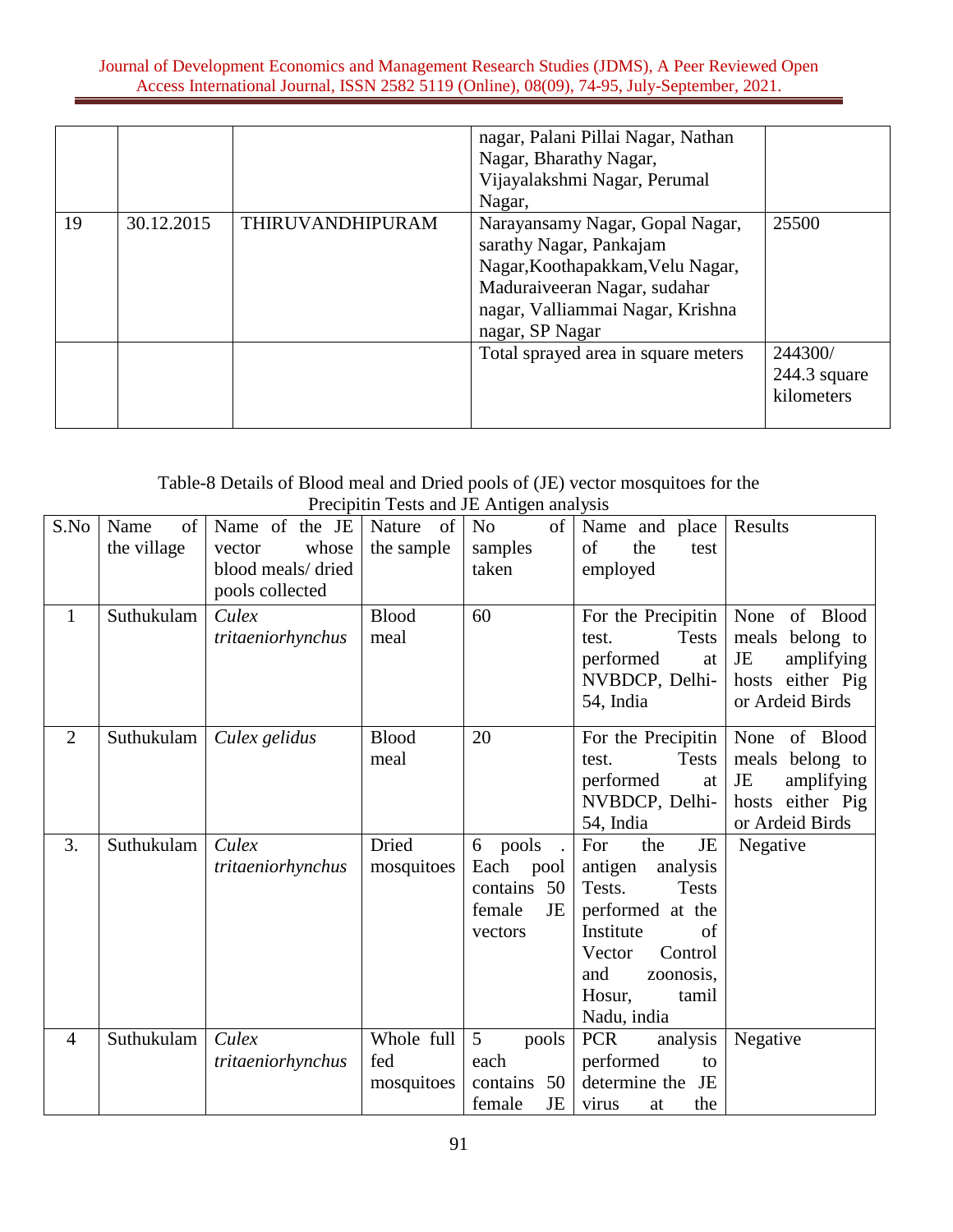|  |  | vectors | Control<br>Vector |  |
|--|--|---------|-------------------|--|
|  |  |         | Research Center   |  |
|  |  |         | $(VCRC)$ ,        |  |
|  |  |         | Government<br>of  |  |
|  |  |         | India Puducherry  |  |

# **Figure-1 District Map of Cuddalore District with Blocks in which the worst affected Block Cuddalore is shown**

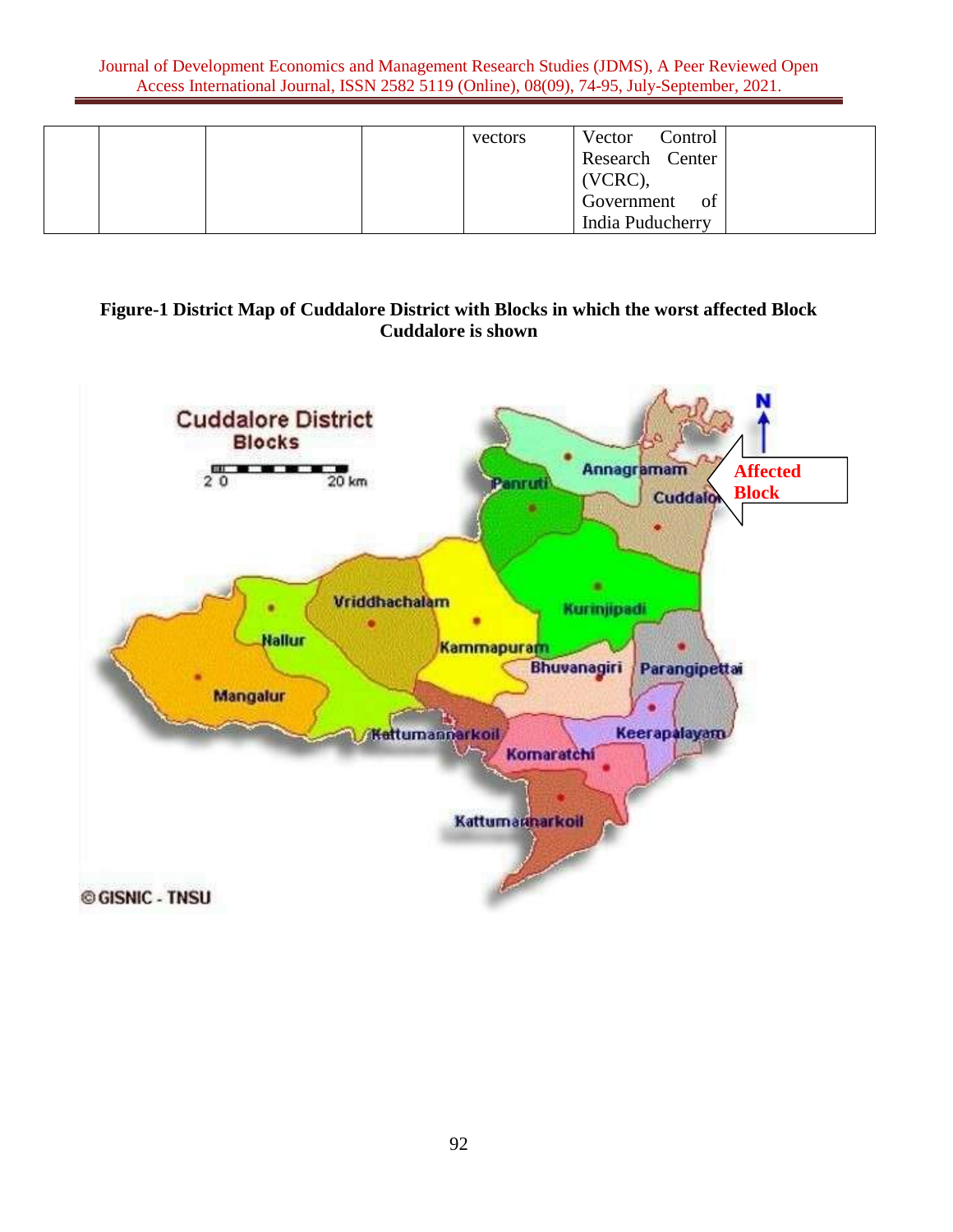

**Fever information from PHC,Government Hospitals, sentinel Hospitals and Private Nursing homes**

**Active Surveillance in the affected villages and sample collection from probable cases of malaria, Dengue, Chikungunya, Scrub Typhus, Leptospirosis**

**Appropriate vector control,sanita tion,Health Education, Radical treatment and follow-up activities**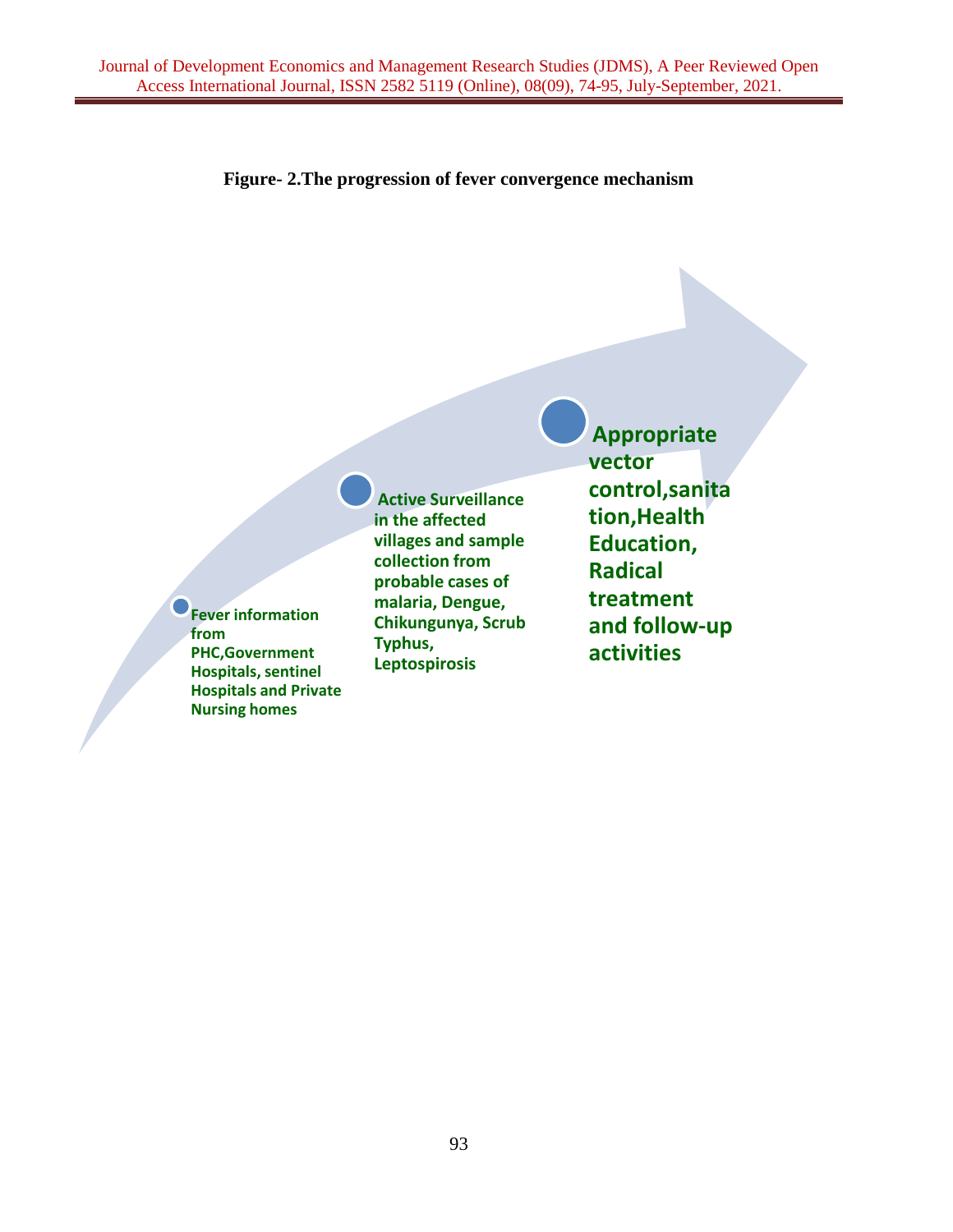